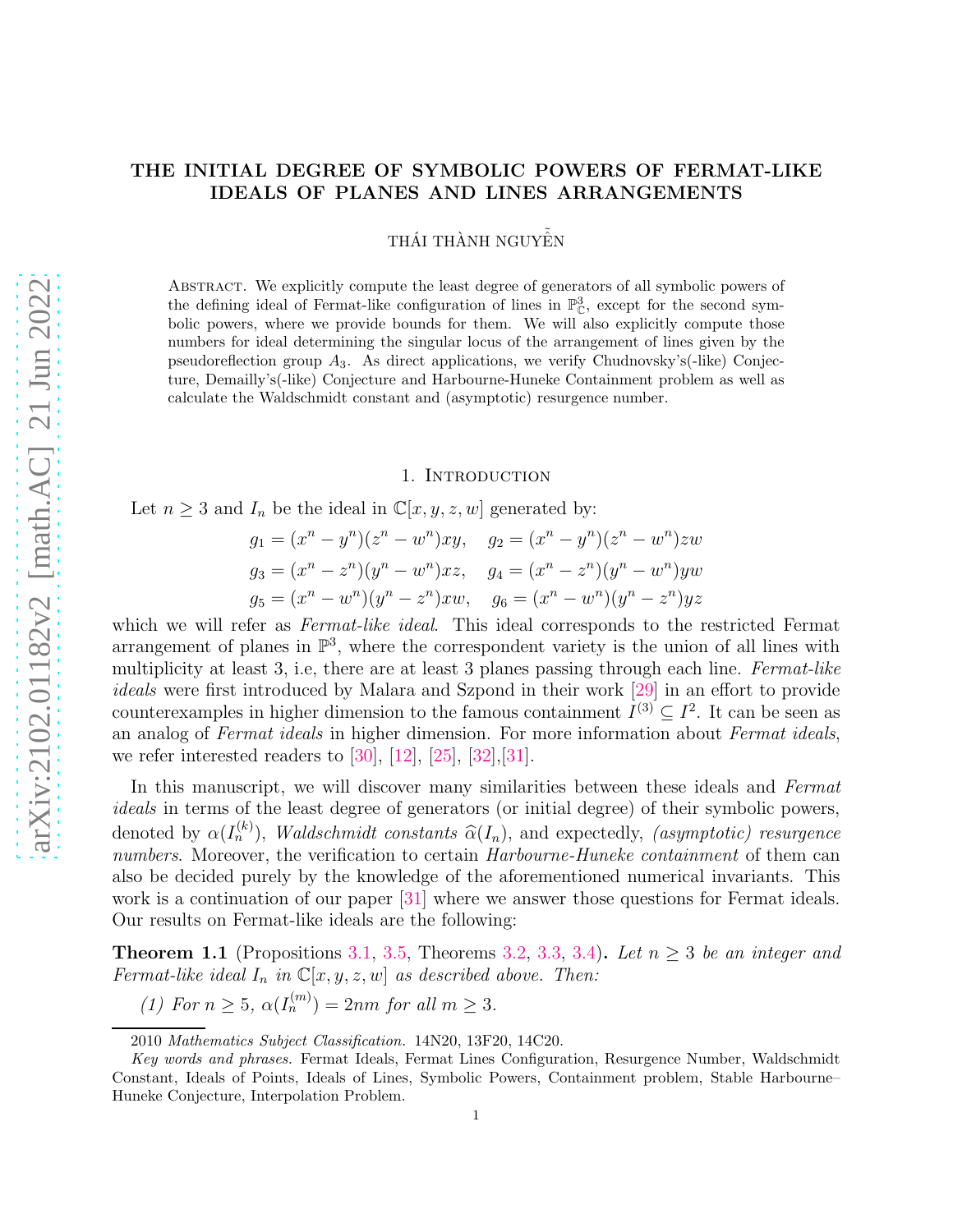(2) 
$$
\alpha(I_4^{(m)}) = 8m
$$
 for all  $m \ge 3$  and  $m \ne 5$ .  
\n(3)  $\alpha(I_3^{(3k)}) = 18k$  for  $k \ge 1$ ,  $\alpha(I_3^{(3k+1)}) = 18k + 8$  and  $\alpha(I_3^{(3k+2)}) = 18k + 16$  for  $k \ge 0$ .  
\n(4)  $4n + 2 \le \alpha(I_n^{(2)}) \le 4n + 4 = \alpha(I_n^2)$ .  
\n(5)  $\hat{\alpha}(I_n) = 2n$ .

This gives the almost complete answer to the question of the least degree of generators of almost all symbolic powers of the defining ideal of Fermat-like configuration of lines in  $\mathbb{P}^3_{\mathbb{C}}$  and bounds only for the case when  $m=2$ . Note that for each  $m, n$  the least generating degree of symbolic power of the Fermat-like ideal is twice as large as that of Fermat ideal in almost all cases (and are expected to be in all cases as suggested by Macaulay2 computation [\[20\]](#page-16-2)).

One important problem that has attracted a lot of attention recently is the *containment* problem, namely, to determine the set of pairs  $(m, r)$  for which  $I^{(m)} \subseteq I^r$  for a given ideal I. Following the celebrated results in [\[14,](#page-16-3) [26,](#page-16-4) [27\]](#page-16-5) that  $I^{(m)} \subseteq I^r$  whenever  $m \geq hr$ , where h is the *big height* of I, the *resurgence*  $\rho(I)$  is introduced in [\[4\]](#page-16-6), and the *asymptotic resurgence*  $\hat{\rho}(I)$  is introduced in [\[23\]](#page-16-7) in order to study the pairs  $(r, m)$  numerically and has turned out to be very useful invariants.

$$
\rho(I) := \sup \{ \frac{m}{r} : I^{(m)} \nsubseteq I^r \}
$$

$$
\widehat{\rho}(I) := \sup \{ \frac{m}{r} : I^{(mt)} \nsubseteq I^{rt} \text{ for } t \gg 0 \}.
$$

r

It is well-known that over a regular ring,  $1 \leq \rho(I) \leq h$ , where h denotes the big height of I, that is the maximum height of its associated primes. As noted in  $[21,$  Remark 2.7], the Stable Harbourne Conjecture, namely,  $I^{(hr-h+1)} \subseteq I^r$  for  $r \gg 0$ , follows immediately whenever  $\rho(I) < h$ . In that case, we say that I has *expected resurgence* [\[22\]](#page-16-9). We show that the defining ideals of the singular locus of the line arrangements corresponds to the group  $A_3$  and  $B_3$  have expected resurgence and strongly predict that the same applies to  $I_n$ .

Another motivation for computing the least degree of generators of their symbolic powers is to provide more evidence for ideals that satisfy *Chudnovsky-like inequality* and *Demaillylike inequality* as well as *Harbourne-Huneke Containment* and stable containment. This motivation stems from the previous work by Bisui, Grifo, Hà and the author, see  $(2,$  Section 3] and containment in [\[1\]](#page-15-1). Similar to the Fermat ideals, the verification and failure of the containment for  $I_n$  can be checked purely by their numerical invariants including the least degree of generators of symbolic powers, the regularity, or the resurgence number and the maximal degree of generators. As direct applications, we will provide some evidence for classes of ideals beyond points that satisfy certain Harbourne-Huneke Containment (a similar question appears as 3.1 in [\[2,](#page-15-0) Section 3], that all Fermat-like ideals satisfy the *Harbourne-Huneke Containment*. Note that the big height of the ideal  $I_n$  is 2 for each n, see the description of  $I_n$  in section 3.

Corollary 1.2 (Corollary [3.8\)](#page-7-0). *The Fermat-like ideals verify the following Harbourne-Huneke containment (see* [\[24,](#page-16-10) Conjecture 2.1] *for ideal of points)*

$$
I_n^{(2r)} \subseteq \mathfrak{m}^r I_n^r, \quad \forall r.
$$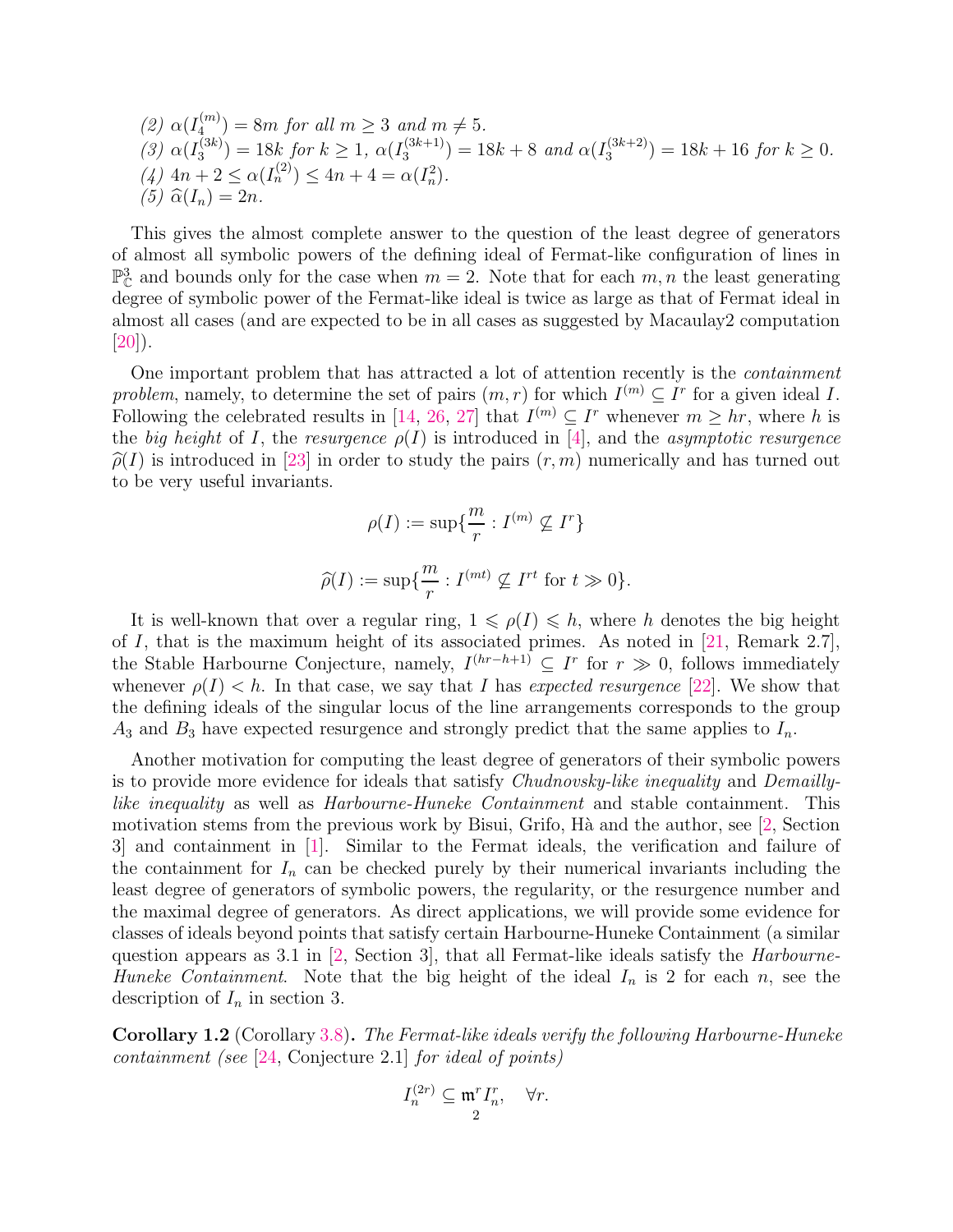As another direct application of these computations, we will give affirmed examples for question 3.2 in [\[2,](#page-15-0) Section 3], that all Fermat-like ideals satisfy the *Chudnovsky-like inequality* and *Demailly-like inequality*.

Corollary 1.3. *Fermat-like ideals satisfy Demailly-like inequality (and hence, Chudnovskylike inequality)*

$$
\widehat{\alpha}(I_n) \ge \frac{\alpha(I_n^{(m)}) + h - 1}{m + h - 1}
$$

*for all m, where*  $h = 2$ *.* 

Along the way, we give the free resolution, Castelnuovo-Mumford regularity formula for  $I_n$ as a step towards investigating Harbourne-Huneke containment and computing (asymptotic) resurgence number for  $I_n$ .

In previous work [\[31\]](#page-17-3), we investigate the above questions for Fermat ideals. In particular, the Fermat ideal for 7 points can be seen as ideal of the singular locus of the arrangement of lines given by the pseudoreflection group  $G(2, 2, 3) = D_3$ . We continue to study the defining ideal of the singular locus of the arrangement of lines given by the group  $G(1, 1, 4) = A_3$ in this paper and give some discussion for group  $G(2, 1, 3) = B_3$  (see [\[9\]](#page-16-11) for description of these groups and related line arrangements). These are 3 groups that have correspondent ideals with small degree of generators, that had to be considered separately in the result involving Harbourne containment in [\[9,](#page-16-11) Proposition 6.3]. It turns out interestingly that the ideal corresponding to the group  $A_3$  is the same as that of group  $D_3$  in term of least degree of generators of symbolic powers, Waldschmidt constant, (asymptotic) resurgence numbers; and hence, satisfies Chudnovsky's Conjecture and Demailly's Conjecture as well as Harbourne-Huneke Containment, stable Harbourne Containment and some stronger containment.

<span id="page-2-0"></span>Theorem 1.4. *Let* J *be the ideal of the singular locus of the arrangement of lines given by the group*  $G(1, 1, 4) = A_3$ *. Then* 

(1) 
$$
\alpha(J^{(2k)}) = 5k
$$
 for all  $k \ge 2$  and  $\alpha(J^{(2)}) = 6$ .  
\n(2)  $\alpha(J^{(2k+1)}) = 5k + 3$  for all  $k \ge 0$ .  
\n(3)  $\hat{\alpha}(J) = \frac{5}{2}$ .  
\n(4)  $\rho(J) = \hat{\rho}(J) = \frac{6}{5}$ .

Similar to the Fermat ideals and Fermat-like ideals, the verification and failure of the containment J can be checked purely by their numerical invariants including the least degree of generators of symbolic powers, the regularity, or the resurgence number and the maximal degree of generators.

Corollary 1.5. *The ideal* J *in theorem [1.4](#page-2-0) verifies the following containment and stable containment*

*(1) Harbourne-Huneke containment (see* [\[24,](#page-16-10) Conjecture 2.1]*)*

$$
J^{(2r)} \subseteq \mathfrak{m}^r J^r, \quad \forall r
$$

*(2) Harbourne-Huneke containment (see* [\[24,](#page-16-10) Conjecture 4.1.5]*)*

$$
J^{(2r-1)} \subseteq \mathfrak{m}^{r-1} J^r, \quad \forall r \ge 1
$$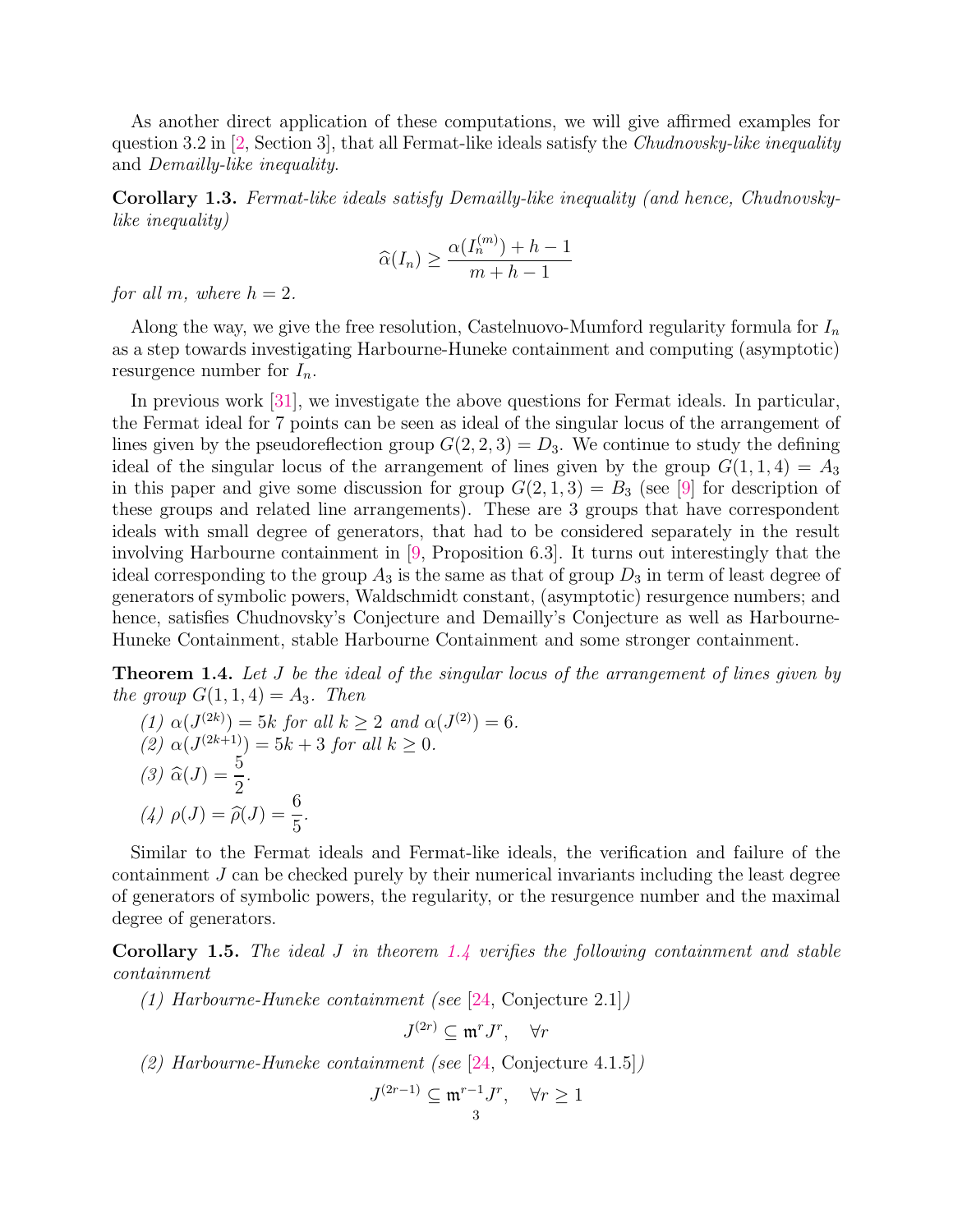(3) A stronger containment  $J^{(2r-2)}$  ⊆  $\mathfrak{m}^r J^r$ ,  $\forall r \geq 5$ 

We work over the field of complex numbers but our results hold over any algebraically closed field of characteristic 0.

Acknowledgements. The author would like to thank his advisor, Tài Huy Hà, for introducing him this subject and giving many helpful suggestions and comments. He also thanks Alexandra Seceleanu, Abu C. Thomas, Benjamin Drabkin, and Paolo Mantero for comments on an early draft of this manuscript. Finally, he thanks the referee for a careful reading of the paper and for many valuable suggestions.

### 2. Preliminaries

Let  $R = \mathbb{C}[x_0, \ldots, x_N]$  be the homogeneous coordinate ring of  $\mathbb{P}^N$ , and let  $\mathfrak{m}$  be its maximal homogeneous ideal. For a homogeneous ideal  $I \subseteq R$ , let  $\alpha(I)$  denote the least degree of a non-zero homogeneous polynomial in  $I$ , and let

$$
I^{(m)}:=\bigcap_{\mathfrak{p}\in \operatorname{Ass}(R/I)}I^mR_{\mathfrak{p}}\cap R
$$

denote its m-th *symbolic power*.

The *Waldschmidt constant* of I is defined to be the limit and turned out to be the infimum

$$
\widehat{\alpha}(I) := \lim_{m \to \infty} \frac{\alpha(I^{(m)})}{m} = \inf_{m \to \infty} \frac{\alpha(I^{(m)})}{m}
$$

In studying ideals defining sets of points in  $\mathbb{P}^N$ , *Chudnovsky's Conjecture* gives a lower bound for  $\alpha(I^{(m)})$  in term of  $\alpha(I)$ , N and m as follows.

**Conjecture 2.1** (Chudnovsky). Let I be the defining ideal of a set of points in  $\mathbb{P}_{\mathbb{C}}^N$ . Then, for all  $n \geq 1$ ,

$$
\frac{\alpha(I^{(n)})}{n} \ge \frac{\alpha(I) + N - 1}{N}
$$

It is also natural to ask if the *Chudnovsky-like inequality* is still true for a homogeneous radical ideal I, for example, if we replace N by big height h of I. Many partial results are known for Chudnovsky's Conjecture, for example, in [\[16,](#page-16-12) [4,](#page-16-6) [24,](#page-16-10) [19,](#page-16-13) [10,](#page-16-14) [13,](#page-16-15) [18,](#page-16-16) [1\]](#page-15-1). Recently, the conjecture was proved for a *very general* set of points in [\[13,](#page-16-15) [18\]](#page-16-16), for a *general* set of sufficiently many points in  $[1]$ , and for small numbers of general points in  $[3]$ . On the other hand, Chudnovsky-like inequality was verified for a set of *very general* lines in  $\mathbb{P}^3$  in [\[11\]](#page-16-18). There is also result that for any homogeneous ideal I, ideal  $I<sup>(t)</sup>$  satisfies Chudnovsky-like inequality for all  $t \gg 0$ , see [\[18\]](#page-16-16). A defining ideal of fat points with equi-multiplicity at least 2 is also shown to satisfy Chudnovsky-like inequality, see [\[1\]](#page-15-1). The following generalization is due to Demailly [\[8\]](#page-16-19).

**Conjecture 2.2** (Demailly). Let I be the defining ideal of a set of points in  $\mathbb{P}_{\mathbb{C}}^N$ . Let  $m \in \mathbb{N}$ be any fixed integer. Then, for all  $n \geq 1$ ,

$$
\frac{\alpha(I^{(n)})}{n} \ge \frac{\alpha(I^{(m)}) + N - 1}{m + N - 1}
$$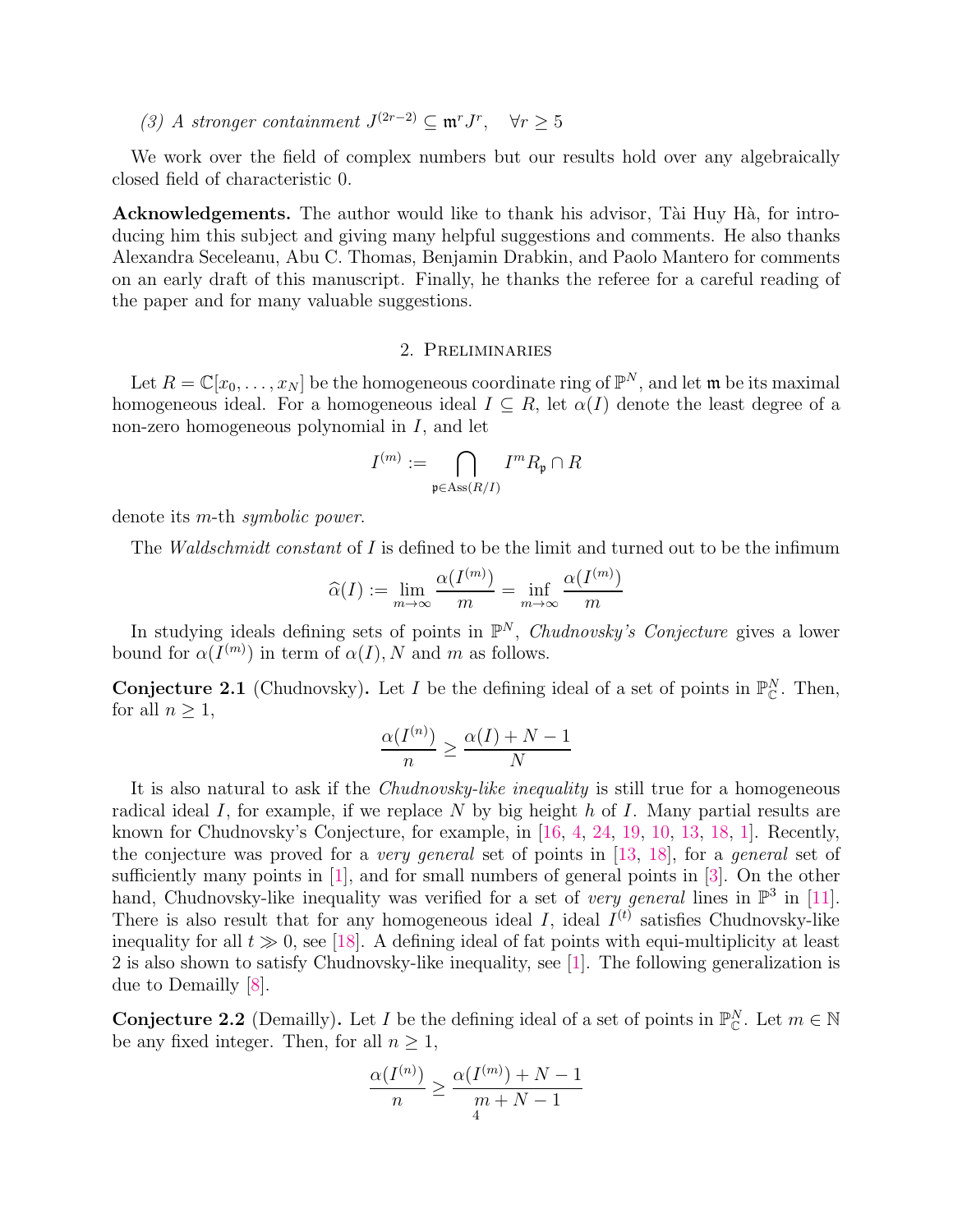*Demailly's Conjecture* for  $N = 2$  was proved by Esnault and Viehweg [\[16\]](#page-16-12). In higher dimension, Demailly's Conjecture holds for a *very general* set of sufficiently many points (the number of points depends on m) in [\[28\]](#page-16-20) and for a *general* set of  $k^N$  points in  $\mathbb{P}^N$  [\[6\]](#page-16-21). In [\[2\]](#page-15-0), the conjecture was proved for a *general* set of sufficiently many points (also depends on m). We also raise a question [\[2,](#page-15-0) Question 3.2] for ideal that verified Demailly-like inequality and show some examples of such ideals including: defining ideal of a codimension  $h$  star configuration in  $\mathbb{P}^N$ , generic determinantal ideals, determinantal ideals of symmetric matrices and pfaffian ideals of skew symmetric matrices.

The *resurgence number*  $\rho(I)$  is introduced in [\[4\]](#page-16-6) as

$$
\rho(I):=\sup\{\frac{m}{r}:I^{(m)}\not\subseteq I^r\}
$$

and the *asymptotic resurgence*  $\hat{\rho}(I)$  is introduced in [\[23\]](#page-16-7) as

$$
\widehat{\rho}(I) := \sup \{ \frac{m}{r} : I^{(mt)} \nsubseteq I^{rt} \text{ for } t \gg 0 \}
$$

in effort to study the *containment problem* numerically, namely, the pairs  $(m, r)$  such that  $I^{(m)} \subseteq I^r$ . It is a celebrated result in [\[14,](#page-16-3) [26,](#page-16-4) [27\]](#page-16-5) that  $I^{(hr)} \subseteq I^r$  for codimension h ideal I. In another effort to improve this containment for ideal of points and study Chudnovsky's Conjecture and Demailly's Conjecture, Harbourne and Huneke in [\[24\]](#page-16-10) conjectured that the defining ideal I for any set of points in  $\mathbb{P}^N$  satisfies some stronger containment

$$
I^{(Nm)} \subseteq \mathfrak{m}^{m(N-1)}I^m
$$
, and  $I^{(Nm-N+1)} \subseteq \mathfrak{m}^{(m-1)(N-1)}I^m$ ,

for all  $m \geq 1$ . We also raise a question [\[2,](#page-15-0) Question 3.1] for other classes of ideals that satisfies some version of *Harbourne-Huneke Containment* (replacing N by h) and showed some examples including the ideals mentioned in previous paragraph. Note that suitable version of *stable Harbourne-Huneke Containment* (or even infinitely many such containment) would imply Chudnovsky's and Demailly' Conjecture (or Demailly-like inequality), for example, see [\[2\]](#page-15-0). On the other hand, the resurgence always satisfies  $\rho(I) \geq 1$ , and over a regular ring, the resurgence of a radical ideal is always at most the big height  $h$ . As noted in [\[21,](#page-16-8) Remark 2.7], the Stable Harbourne Conjecture  $I^{(hr-h+1)} \subseteq I^r$  for  $r \gg 0$  follows immediately whenever  $\rho(I) < h$ . In that case, we say that I has *expected resurgence* [\[22\]](#page-16-9). We refer interested readers to [\[5\]](#page-16-22) for more information about the Waldschmidt constant, resurgence number, containment between symbolic and ordinary powers of ideals.

## 3. IDEAL OF RESTRICTED FERMAT CONFIGURATION OF LINES IN  $\mathbb{P}^3$

Recall that Fermat-like ideal  $I_n$  is the ideal generated by

$$
g_1 = (x^n - y^n)(z^n - w^n)xy, \quad g_2 = (x^n - y^n)(z^n - w^n)zw
$$
  
\n
$$
g_3 = (x^n - z^n)(y^n - w^n)xz, \quad g_4 = (x^n - z^n)(y^n - w^n)yw
$$
  
\n
$$
g_5 = (x^n - w^n)(y^n - z^n)xw, \quad g_6 = (x^n - w^n)(y^n - z^n)yz
$$

From  $[29]$ , geometrically,  $I_n$  is the defining ideal of the union of lines with multiplicity at least 3 of the Fermat arrangement of flats (planes) in  $\mathbb{P}^3$ , denoted by  $H_j$ ,  $j = 1, \ldots, 6n$ , that is defined by the vanishing of the polynomial:

$$
F_n = (x^n - y^n)(z^n - w^n)(x^n - z^n)(y^n - w^n)(x^n - w^n)(y^n - z^n)
$$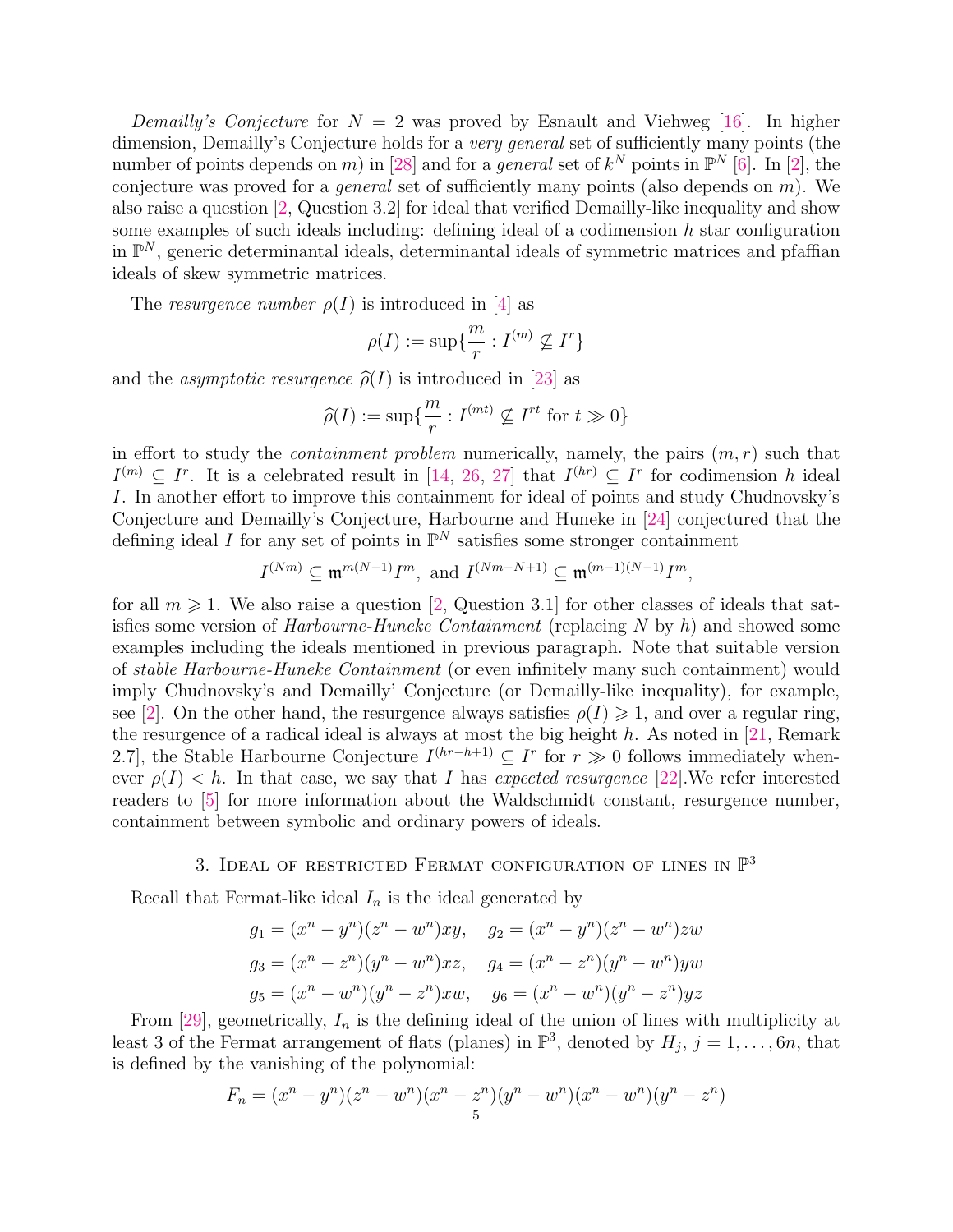There are  $4n^2 + 6$  lines, denoted by  $L_j$ ,  $j = 1, ..., 4n^2 + 6$ , in the above restricted Fermat configuration of lines. Notice also that from this description, each of  $6n$  planes  $H_i$  passes through exactly  $2n + 1$  lines, for example, the plane  $x = \epsilon y$  passes through the line defined by  $(x, y)$ , n lines defined by  $(x - \epsilon y, x - \epsilon^k z)$  and n lines defined by  $(x - \epsilon y, y - \epsilon^k w)$  for  $k = 0, \ldots n-1$ , where  $\epsilon$  is an n-root of 1.

Algebraically, let  $f_n = (x^n - y^n)(z^n - w^n)$ ,  $g_n = (x^n - z^n)(y^n - w^n)$ ,  $h_n = (x^n - w^n)(y^n - z^n)$ and  $K_n = (f_n, g_n)$ , we can write

$$
I_n = K_n \cap (x, y) \cap (x, z) \cap (x, w) \cap (y, z) \cap (y, w) \cap (z, w)
$$

and since  $f_n, g_n$  form a regular sequence, for any  $m \geq 1$  we have

 $I_n^{(m)} = K_n^m \cap (x, y)^m \cap (x, z)^m \cap (x, w)^m \cap (y, z)^m \cap (y, w)^m \cap (z, w)^m$ 

In particular, for each n, the ideal  $I_n$  is a radical ideal with big height 2. In the following, we will compute the initial degree of symbolic powers of  $I_n$ . Recall our main strategy in previous work [\[31\]](#page-17-3), we will study a subsequence of  $\alpha(I_n^{(m)})$ , which gives us information about  $\widehat{\alpha}(I_n)$ , then use this to calculate other  $\alpha(I_n^{(m)})$ .

<span id="page-5-0"></span>**Proposition 3.1.** *For*  $n \geq 3$ *, we have*  $\widehat{\alpha}(I_n) = 2n$ *.* 

*Proof.* For every  $m \geq 1$ , since  $I_n^{(m)} \subset K_n^m$ , we have  $\alpha(I_n^{(m)}) \geq \alpha(K_n^m) = 2nm$ . Thus,  $\widehat{\alpha}(I_n) \geq 2n$ . On the other hand, since  $h_n = g_n - f_n \in K_n$ , we have  $F_n^m = f_n^m g_n^m h_n^m \in K_n^{3m}$ . Furthermore, since  $nm \geq 3m$ ,  $F_n^m \in (x, y)^{3m} \cap (x, z)^{3m} \cap (x, w)^{3m} \cap (y, z)^{3m} \cap (y, w)^{3m} \cap (z, w)^{3m}$ so  $F_n^m \in I_n^{(3m)}$ , hence  $\alpha(I_n^{(3m)}) \leq 6nm$  for every  $m \geq 1$ . Therefore  $\widehat{\alpha}(I_n) \leq 2n$  and it follows that  $\widehat{\alpha}(I_n) = 2n$ .

Now following exactly the same argument as those of [\[31,](#page-17-3) Section 3] we have the following two results:

<span id="page-5-1"></span>**Theorem 3.2.** *For*  $n \geq 5$ *, we have* 

$$
\alpha(I_n^{(m)}) = 2nm
$$

*for all*  $m \geq 3$ *.* 

*Proof.* The proof is identical to that of [\[31,](#page-17-3) Theorem 3.1]. The idea is that we have  $f_ng_nh_n(f_n,g_n)^{m-3} \subseteq I_n^{(m)}$  for  $3 \leq m \leq n$  and that  $(f_ng_nh_n)^k(f_n,g_n)^{k(n-3)-a} \subseteq I^{(kn-a)}$  for  $k \ge 2, \, 0 \le a \le n-1.$ 

<span id="page-5-2"></span>**Theorem 3.3.** *For*  $n = 4$ *, for all*  $m \geq 3$  *but*  $m \neq 5$ *,* 

$$
\alpha(I_4^{(m)}) = 8m
$$

*Proof.* The proof is identical to that of [\[31,](#page-17-3) Theorem 3.2]. The idea is the same as that of above theorem. For  $m = 5$ , we can check by the same argument that the element  $yzf_4g_4^2h_4^2 \in I_4^{(5)}$ <sup>(5)</sup>. Macaulay2 computation [\[20\]](#page-16-2) suggests that, in fact,  $\alpha(I_4^{(5)})$  $\binom{4}{4}$  = 42.

Now we calculate the least degree of generators of symbolic powers for  $I_3$ .

<span id="page-5-3"></span>**Theorem 3.4.** For  $n = 3$  and for  $m \ge 1$  we have the following

(1)  $\alpha(I_3^{(3m)}$  $\binom{(3m)}{3} = 18m$  *for*  $m \geq 1$ *,* (2)  $\alpha(I_3^{(3m+1)}$  $\binom{(3m+1)}{3} = 18m + 8$  *for*  $m \geq 0$ *,*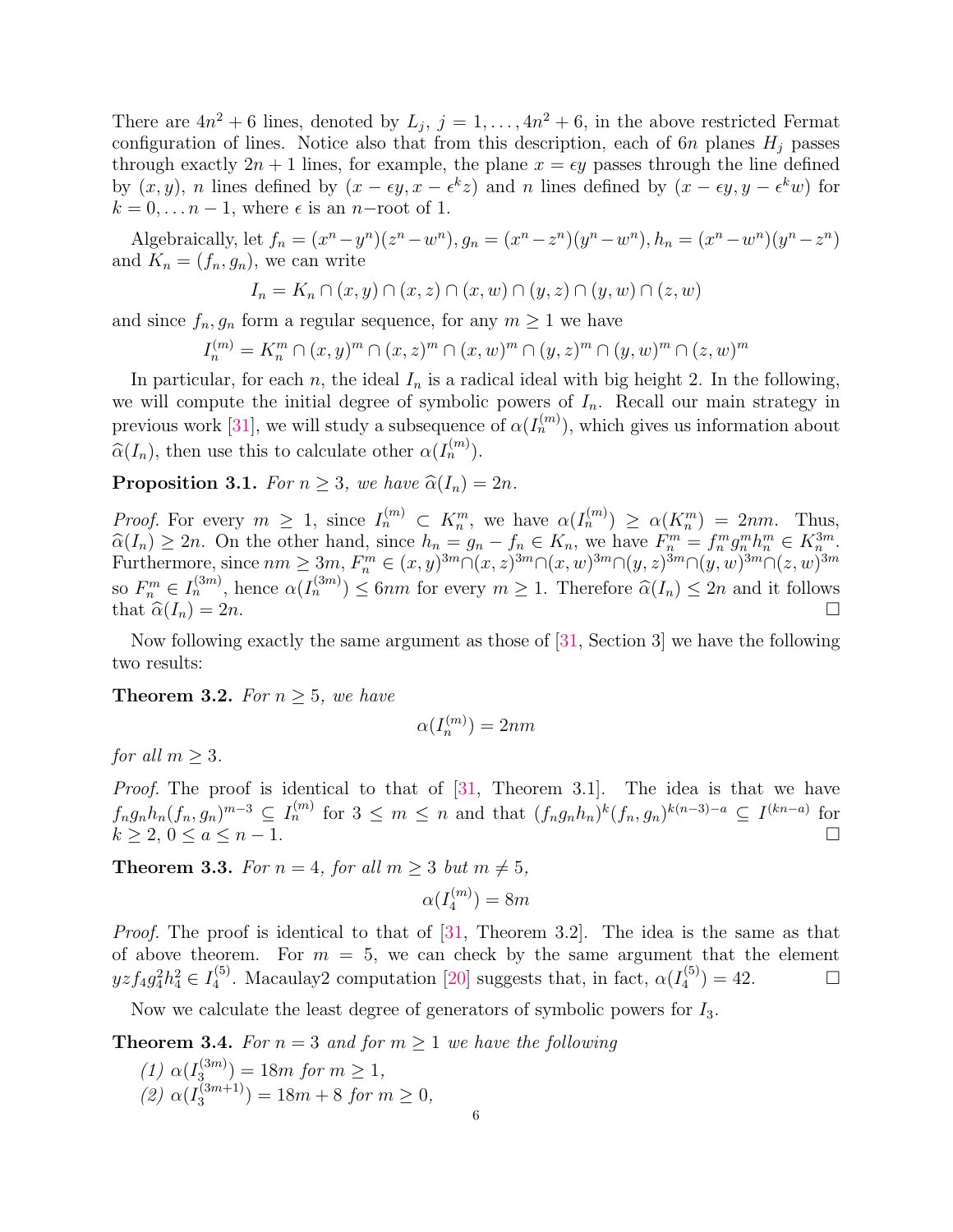(3)  $\alpha(I_3^{(3m+2)}$  $\binom{(3m+2)}{3}$  = 18m + 16 *for* m  $\geq 0$ .

- *Proof.* (1) Since  $\widehat{\alpha}(I_3) = 6$ ,  $\alpha(I_3^{(3m)})$  $\binom{(3m)}{3} \geq 18m$  for  $m \geq 1$ . As we saw earlier,  $F_3^m \in I_3^{(3m)}$ 3 for  $m \geq 1$  so  $\alpha(I_3^{(3m)}$  $\alpha_3^{(3m)}$ )  $\leq 18m$  and thus  $\alpha(I_3^{(3m)})$  $\binom{3^{(3m)}}{3} = 18m$  for  $m \geq 1$ .
	- (2) Suppose that there is  $m \geq 1$  such that  $\alpha(I_3^{(3m+1)})$  $\binom{(3m+1)}{3} \leq 18m+7$ . Then there is a divisor D of degree  $18m + 7$  vanishing to order at least  $3m + 1$  along every line of 42 lines  $L_i$ in the restricted Fermat configuration. Intersecting  $D$  with any of the 18 planes  $H_j$ ,  $j = 1, \ldots, 18$ , since each planes  $H_j$  contains exactly 7 lines, suppose that D doesn't contain  $H_j$  then by the generalized Bezout Theorem, the intersection of D and  $H_j$  is of dimension 1 and degree  $18m+7$ , which is a contradiction since  $18m+7 < 7(3m+1)$ .

Thus we conclude that each  $H_j$  is a component of D for all  $j = 1, \ldots, 18$ . Hence, there exists a divisor  $D' = D - \sum_{j=1}^{18} H_j$  of degree  $18(m-1) + 7$  vanishing to order at least  $3(m-1)+1$  along every line  $L_i$ . Repeating this argument m times we get a contradiction with  $\alpha(I_3) = 8$ . Thus  $\alpha(I_3^{(3m+1)})$  $\binom{(3m+1)}{3} \geq 18m+8$  for all  $m \geq 1$ . On the other hand, it easy to see that,  $f_3^mg_3^mh_3^{m+1}yz \in I_3^{(3m+1)}$  $\frac{(3m+1)}{3}$  so  $\alpha(I_3^{(3m+1)}$  $\binom{(3m+1)}{3} \leq 18m+8$  for all  $m \geq 1$ . Therefore,  $\alpha(I_3^{(3m+1)})$  $\binom{(3m+1)}{3} = 18m + 8$  for all  $m \geq 1$ .

(3) By identical argument to previous case and the fact that  $\alpha(I_3^{(2)})$  $3^{(2)}$ ) = 16, we have that  $\alpha(I_3^{(3m+2)}$  $\binom{(3m+2)}{3} \geq 18m+16$  for all  $m \geq 1$ . Since the element  $f_3^{m+1}g_3^{m+1}h_3^mxyzw \in I_3^{(3m+2)}$ 3 we have that  $\alpha(I^{(3m+2)}) \leq 18m + 16$  for all  $m \geq 1$ .

 $\Box$ 

From above computation, we showed that for each  $m, n$ , the least generating degree of symbolic power of the Fermat-like ideal is twice as large as that of Fermat ideal [\[31\]](#page-17-3) in almost all cases (we have not shown for  $m = 2$ , but it is expected to be the case as well).

# <span id="page-6-0"></span>**Proposition 3.5.** *For all*  $n \ge 3$ ,  $4n + 2 \le \alpha(I_n^{(2)}) \le 4n + 4$ *.*

*Proof.* We know that  $\alpha(I_n^{(2)}) \leq \alpha(I_n^2) = 2(2n+2)$ . Now suppose that  $\alpha(I_n^{(2)}) \leq 4n+1$ . Then there is a divisor D of degree  $4n + 1$  vanishing to order at least 2 along every line  $L_i$  in the restricted Fermat configuration. Since the intersection of  $D$  and any plane  $H_j$  consists of  $2n+1$  lines to order at least 2, by generalized Bezout theorem, each  $H_j$  is a component of D because  $\deg(D) \cdot \deg(H_i) = 4n + 1 < 2(2n + 1)$ . This is a contradiction since there are 6n planes and  $6n > 4n + 1 = \deg(D)$  when  $n \geq 3$ . Therefore,  $4n + 2 \leq \alpha(I_n^{(2)}) \leq 4n + 4$  for all  $n \geq 3$ .

**Remark 3.6.** Macaulay2 computations [\[20\]](#page-16-2) for n small suggest that  $\alpha(I^{(2)}) = 2(2n+2)$  for  $n \geq 3$ .

As mentioned earlier, in [\[2,](#page-15-0) Question 3.2], we raise a question to study the Demaillylike bound for homogeneous ideals. We also give example of classes of ideals that satisfy Demailly-like inequality. From the above calculations, as a direct consequence, we see that the ideal  $I_n$  also gives an example for Demailly-like inequality.

**Corollary 3.7.** For  $n \geq 3$ , the ideal  $I_n$  satisfies Demailly-like inequality

$$
\widehat{\alpha}(I_n) \ge \frac{\alpha(I_n^{(m)}) + h - 1}{m + h - 1}
$$

*for all*  $m \geq 1$  *where h is the big height of*  $I_n$ *.*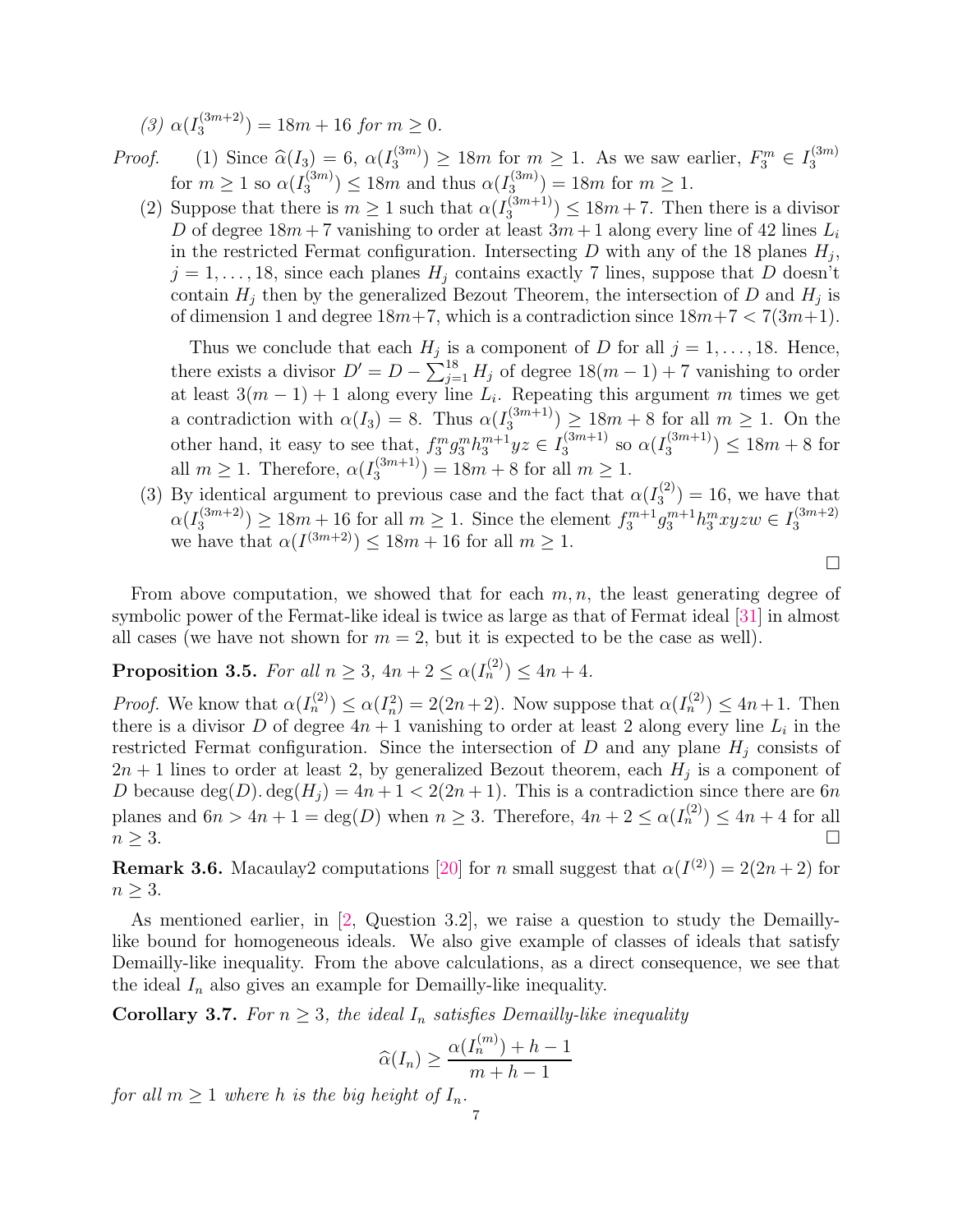*Proof.* Direct from the above calculation with notice that  $h = 2$ .

The following containment are also direct consequences of the above calculations.

<span id="page-7-0"></span>**Corollary 3.8.** For every  $n \geq 3$ , restricted Fermat configuration ideal verifies Harbourne-*Huneke containment*

$$
I_n^{(2r)} \subseteq \mathfrak{m}^r I_n^r, \quad \forall r
$$

*Proof.* Since  $I_n$  is a radical ideal with big height 2, by [\[14\]](#page-16-3), we have  $I_n^{(2r)} \subseteq I_n^r$ ,  $\forall r$ , so the above containment come from the fact that

$$
\alpha(I_n^{(2r)}) \geqslant r + \omega(I_n^r)
$$

for all  $n \geq 3$  and  $r \geq 1$  (the case  $r = 0$  is trivial). Indeed,  $\alpha(I_n^{(2r)}) \geq 4rn > r + r(2n + 2) =$  $r + \omega(I_n^r)$  for  $n \geqslant 3$ .

In the works of studying containment for ideals of points, or more general, for ideals of smooth schemes, the result by Bocci and Harbourne ([\[4,](#page-16-6) Lemma 2.3.4]), which says that if  $\alpha(I^{(m)})\geqslant \mathrm{reg}(I^r)$  then  $I^{(m)}\subseteq I^r$ , turns out to be extremely useful (see for example, [\[4,](#page-16-6) [1,](#page-15-1) [2\]](#page-15-0). Now we calculate the regularity of the ideal  $I_n$  for all  $n \geq 3$ .

**Proposition 3.9.** For all  $n \geq 3$ ,  $R/I_n$  is Cohen-Macaulay and its minimal graded free *resolution is*

$$
0 \to \begin{array}{c} R(-(2n+3))^4 \oplus R(-(2n+2))^6 \stackrel{\varphi_1}{\to} R \to R/I_n \to 0 \\ R(-4n) \end{array}
$$

*where*  $\varphi_1 = [g_1, g_2, g_3, g_4, g_5, g_6]$  *and* 

$$
\varphi_2 = \begin{bmatrix}\n-y & 0 & -w & 0 & x^{n-1}z^{n-1} \\
x & 0 & 0 & -w & -y^{n-1}z^{n-1} \\
z & -w & 0 & 0 & -x^{n-1}y^{n-1} \\
0 & -y & z & 0 & -x^{n-1}w^{n-1} \\
0 & x & 0 & z & y^{n-1}w^{n-1} \\
0 & 0 & x & -y & -z^{n-1}w^{n-1}\n\end{bmatrix}
$$

*The maximal minors of*  $\varphi_2$  *are multiple of*  $g_1, \ldots, g_6$  *as in Hilbert-Burch theorem.* 

*Proof.* Direct calculation give the minors of  $\varphi_2$  deleting row 1, 2, 3, 4, 5, 6 are 2g<sub>3</sub>,  $-2g_6$ ,  $2g_1$ ,  $-2g_5$ ,  $2g_4$ ,  $-2g_2$  respectively. Applying [\[15,](#page-16-23) Theorem 18.18], we see that  $I_n$  is the ideal generated by  $5\times 5$  minors of the  $6\times 5$  matrix  $\varphi_2$  and since  $I_n$  has codimension 2 which agrees with  $(6-5+1)(5-5+1)$ ,  $R/I_n$  is Cohen-Macaulay. In particular, depth $(R/I_n) = 2$  and by Auslander–Buchsbaum formula  $R/I_n$  has projective dimension 2. Thus by Hilbert-Burch theorem,  $R/I_n$  has such minimal graded free resolution.

The immediate consequence of the above free resolution is the regularity of the ideal  $I_n$ .

**Corollary 3.10.** *For all*  $n \geq 3$ ,  $\text{reg}(I_n) = 4n - 1$ .

<span id="page-7-1"></span> $\bf{Proposition~3.11.}$  *For all m,r such that*  $\frac{m}{m}$ r  $>$ 3 2 *, we have the inequality*  $\alpha(I_3^{(m)})$  $f_3^{(m)}$ )  $\geqslant$  reg( $I_3^r$ ). 8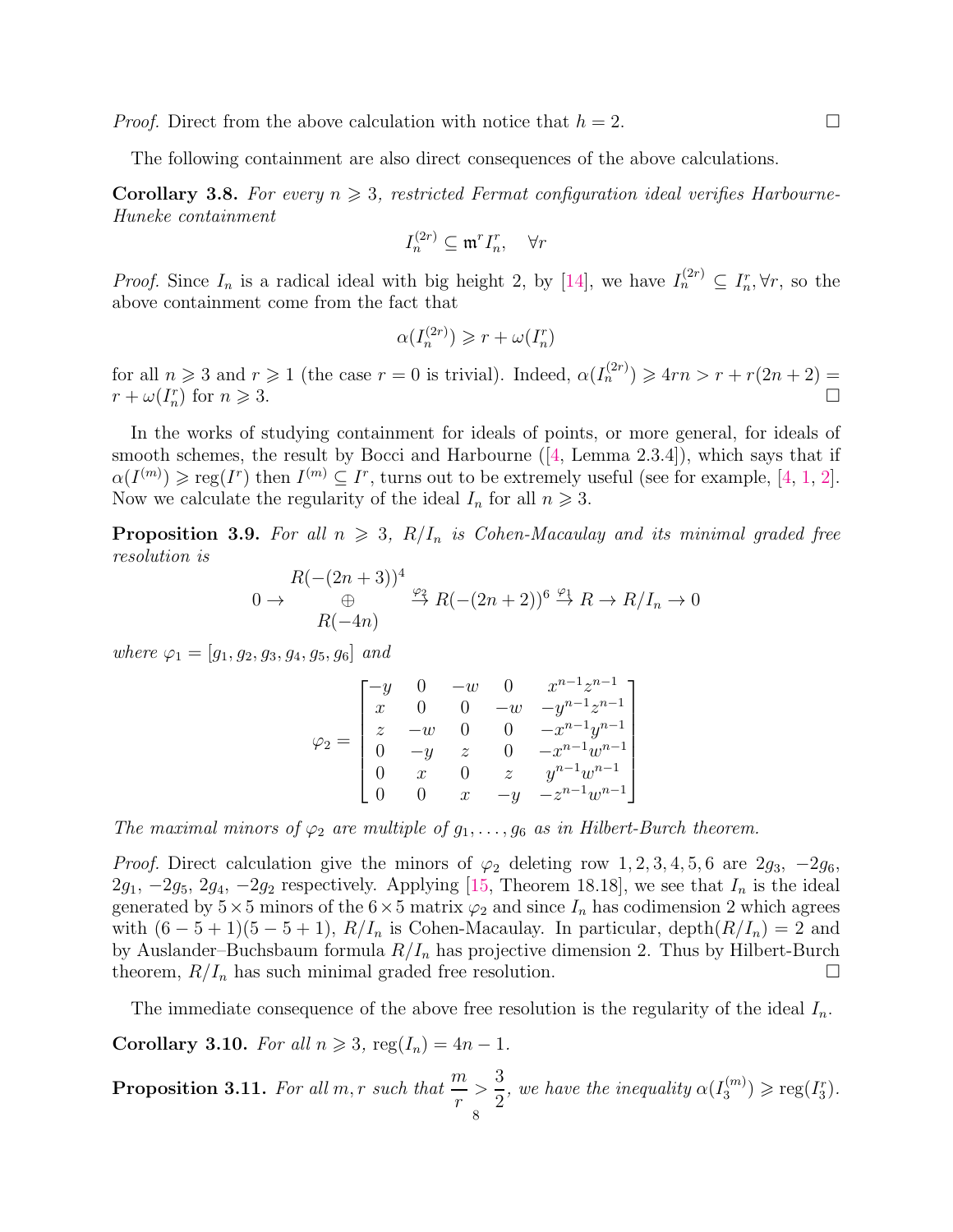*Proof.* We will apply [\[7,](#page-16-24) Theorem 0.6], which states the following:

Let I be an homogeneous ideal of a polynomial ring  $R$  over a field, generated in degrees at most d, such that  $\dim(R/I) = 2$ . Assume that  $I_p \subseteq R_p$  is a complete intersection for every prime  $I \subseteq p$  such that dim  $R/p = 2$ . Then

$$
reg(I^2) \leqslant max\{2 \operatorname{reg}(I), \operatorname{reg}(I^{sat}) + 2d - 2\}
$$

and for  $r \geqslant 3$ 

$$
reg(I^r) \leqslant \max\{3 \operatorname{reg}(I) + (r-3)d, \operatorname{reg}(I^{sat}) + rd - 2\}.
$$

Clearly,  $\dim(R/I_3) = 2$ . Since the set of associated primes of  $I_3$  is also the set of its minimal primes which consists of 42 minimal primes  $P_j$  where each minimal prime is the defining ideal of one of a line in the configuration. Since any prime ideal  $P$  that contains  $I_3$  must contain one  $P_j$ , such prime ideal P with  $\dim(R/P) = 2$  has to be  $P_j$ . Thus, for any prime  $I \subset P$ such that  $\dim(R/P) = 2$ ,  $(I_3)_P$  is a complete intersection. Since  $reg(I_3) = 11$ ,  $\alpha(I_3) = 8$  and  $I_3 = I_3^{sat}$ , by [\[7,](#page-16-24) Theorem 0.6] we have for  $r \ge 3$ :

$$
reg(I_3^r) \le \max\{3 \operatorname{reg}(I_3) + 8(r-3), \operatorname{reg}(I_3) + 8r - 2\} = \max\{33 + 8(r-3), 11 + 8r - 2\} = 8r + 9
$$
  
and 
$$
\operatorname{reg}(I_3^2) \le \max\{22, 11 + 16 - 2\} = 25
$$
. Thus, for every  $r \ge 2$ :

$$
\operatorname{reg}(I_3^r) \leqslant 8r + 9
$$

Now for  $\frac{m}{m}$ r  $>$ 3 2 , i.e,  $2m \geqslant 3r + 1$ , we have  $\alpha(I_3^{(m)})$  $3^{(m)}$   $\geqslant 6m \geqslant 9r+3$ . Since  $9r + 3 \geqslant 8r + 9 \geqslant \text{reg}(I_3^r)$ 

for all  $r \geq 6$ , it suffices now to check that for  $r \leq 5$  and  $2m \geq 3r + 1$  we still have  $\alpha(I_3^{(m)}$  $\binom{m}{3} \geqslant \text{reg}(I_3^r)$ . Indeed,

- When  $r = 1$ , for  $m \ge 2$ ,  $reg(I_3) = 11 < 16 = \alpha(I_3^{(2)})$  $\alpha(I_3^{(2)}) \leqslant \alpha(I_3^{(m)})$  $\binom{m}{3}$ .
- When  $r = 2$ , for  $m \ge 4$ ,  $\text{reg}(I_3^2) \le 25 < 26 = \alpha(I_3^{(4)})$  $\alpha({}^{(4)}_{3}) \leq \alpha(I_{3}^{(m)})$  $\binom{m}{3}$ .
- When  $r = 3$ , for  $m \ge 5$ , reg $(I_3^3) \le 33 < 34 = \alpha (I_3^{(5)})$  $\alpha(I_3^{(5)}) \leqslant \alpha(I_3^{(m)})$  $\binom{m}{3}$ .
- When  $r = 4$ , for  $m \ge 7$ ,  $reg(I_3^4) \le 41 < 44 = \alpha(I_3^{(7)})$  $\alpha(I_3^{(7)}) \leqslant \alpha(I_3^{(m)})$  $\binom{m}{3}$ .
- When  $r = 5$ , for  $m \ge 8$ ,  $reg(I_3^5) \le 49 < 52 = \alpha(I_3^{(8)})$  $\alpha({}^{(8)}_3) \leq \alpha(I_3^{(m)})$  $\binom{m}{3}$ .

**Corollary 3.12.** Suppose that the inequality  $\alpha(I_n^{(m)}) \geqslant \text{reg}(I_n^r)$  implies that  $I_n^{(m)} \subseteq I_n^r$ . Then  $\rho(I_3) = \frac{3}{2}$ *.*

 $\Box$ 

*Proof.* By [\[29\]](#page-17-0),  $I_n^{(3)} \nsubseteq I_n^2$  hence,  $\rho(I_3) \geqslant \frac{3}{2}$ 2 . By Proposition [3.11,](#page-7-1) for all  $m, r$  such that m r  $>$ 3 2 , we have  $I^{(m)} \subseteq I^r$ . Hence,  $\rho(I_3) \leqslant \frac{3}{2}$ 2 .

We also deduce the following results as a step towards calculating the resurgence number of  $I_n$  for  $n \geqslant 4$ .

**Corollary 3.13.** *If*  $n \geq 4$  *then for all*  $m, r$  *such that*  $\frac{m}{r}$ r  $>$ 3 2 *and*  $r \geq 6$ *, we have the inequality*  $\alpha(I_n^{(m)}) \geqslant \text{reg}(I_n^r)$ .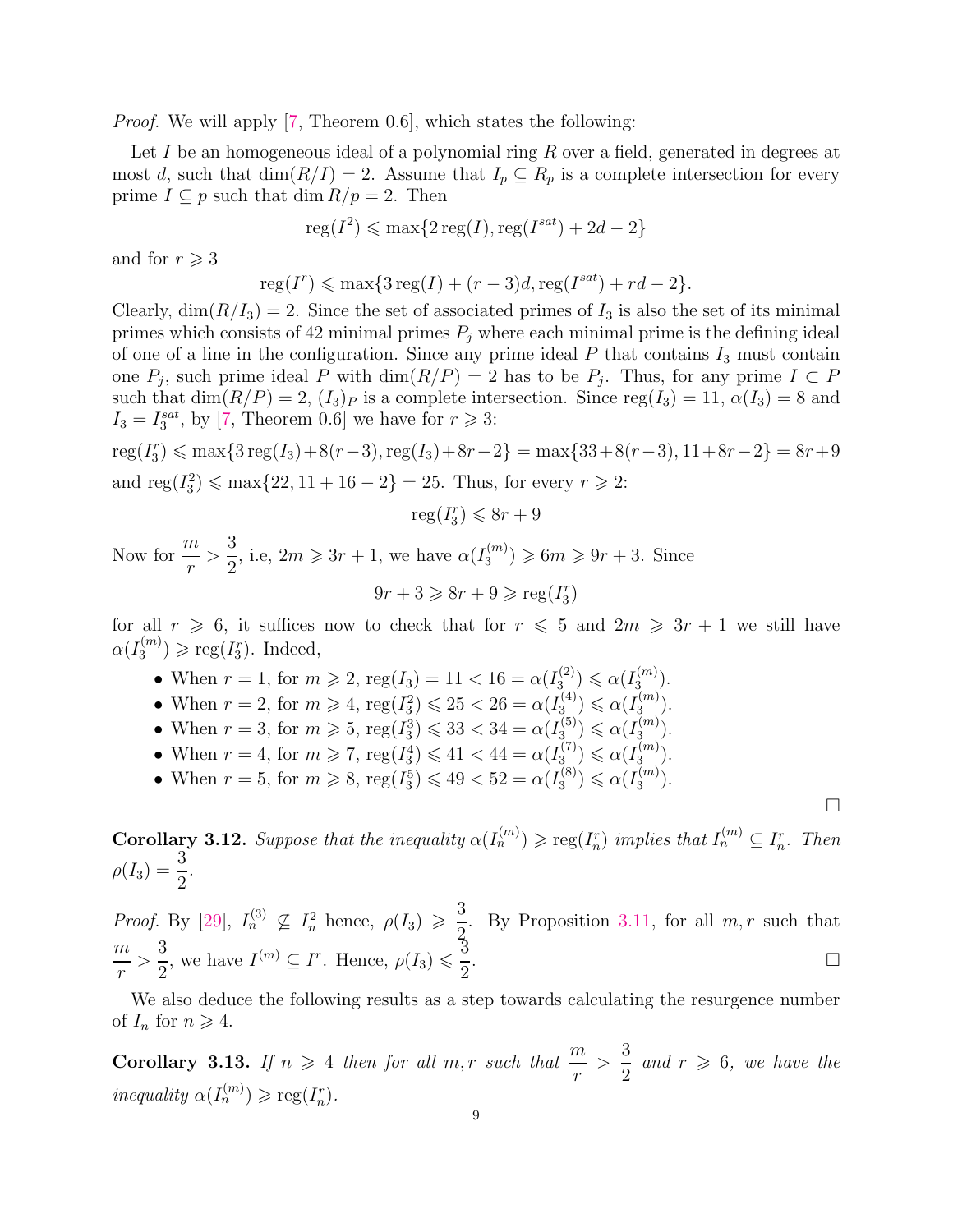*Proof.* By the same argument as that of in the proof of proposition [3.11,](#page-7-1)  $I_n$  satisfies all conditions of [\[7,](#page-16-24) Theorem 0.6], so we have

 $reg(I_n^r) \leqslant \max\{3(4n-1) + (r-3)(2n+2), 4n-1 + r(2n+2) - 2\} = r(2n+2) + 6n - 9$ for  $r \ge 3$ . Since  $\alpha(I_n^{(m)}) \ge 2nm$ , for  $m, r$  such that  $\frac{m}{r}$  $>$ 3 2 , i.e  $2m \geqslant 3r + 1$  we have

 $\alpha(I_n^{(m)}) \geqslant n(3r+1)$ . Now the inequality

$$
n(3r+1) \geqslant r(2n+2) + 6n - 9 \Leftrightarrow r \geqslant \frac{5n-9}{n-2} = 5 + \frac{1}{n-2},
$$

is true for  $r \ge 6$  and  $n \ge 4$ .

**Remark 3.14.** For  $n \geq 4$ , suppose that the inequality  $\alpha(I_n^{(m)}) \geq \text{reg}(I_n^r)$  implies that  $I_n^{(m)} \subseteq I_n^r$ . Then the resurgence number  $\rho(I_n)$  can only be one of the following numbers: 3  $\frac{3}{2}$ ,  $\frac{5}{3}$  $\frac{5}{3}, \frac{7}{4}$  $\frac{7}{4}$ ,  $\frac{8}{5}$  $\frac{8}{5}$  or 9 5 . More precisely, among the four containment  $I_n^{(9)} \subseteq I_n^5$ ,  $I_n^{(7)} \subseteq I_n^4$ ,  $I_n^{(5)} \subseteq I_n^3$ and  $I_n^{(8)} \subseteq I_n^5$ , the ratio  $\frac{m}{r}$ r of the first containment (in that order) that fails is the exact value for  $\rho(I_n)$ , otherwise,  $\rho(I_n) = \frac{3}{2}$ .

In fact, we know that  $I_n^{(3)} \nsubseteq I_n^2$  by [\[29\]](#page-17-0), hence,  $\rho(I_n) \leq \frac{3}{2}$ In fact, we know that  $I_n^{(3)} \nsubseteq I_n^2$  by [29], hence,  $\rho(I_n) \leq \frac{3}{2}$ . On the other hand,  $I_n^{(m)} \nsubseteq I_n^r$  for all  $m, r$  such that  $\frac{m}{r} > \frac{3}{2}$  and  $r \geq 6$ . The containment are still true if  $\frac{m}{r} > \frac{3}{2}$  for  $\frac{3}{2}$  and  $r \geqslant 6$ . The containment are still true if  $\frac{m}{r} > \frac{3}{2}$  $\frac{3}{2}$  for  $r = 1, 2$ since  $\frac{m}{r} > \frac{3}{2}$  $\frac{3}{2}$  implies that  $m \geqslant 2r$  in these cases and  $I_n$  has big height 2. Moreover, if  $r = 3$ then  $\frac{m}{r} > \frac{3}{2}$  $\frac{3}{2}$  implies  $m \geqslant 5$  and we know that  $I_n^{(m)} \subseteq I_n^3$  for  $m \geqslant 6$ . Similarly, if  $r = 4$  then  $\frac{m}{r} > \frac{3}{2}$  $\frac{3}{2}$  implies  $m \geq 7$  and  $I_n^{(m)} \subseteq I_n^4$  for  $m \geq 8$ . Lastly, if  $r = 5$  then  $\frac{m}{r} > \frac{3}{2}$  $\frac{3}{2}$  implies  $m \geqslant 8$ and  $I_n^{(m)} \subseteq I_n^5$  for  $m \geqslant 10$ .

If the following four containment  $I_n^{(9)} \subseteq I_n^5$ ,  $I_n^{(7)} \subseteq I_n^4$ ,  $I_n^{(5)} \subseteq I_n^3$  and  $I_n^{(8)} \subseteq I_n^5$  all hold, then  $I_n^{(m)} \subseteq I_n^r$  for all  $m, r$  such that  $\frac{m}{r} > \frac{3}{2}$  $\frac{3}{2}$  (because  $\frac{3}{2} < \frac{8}{5} < \frac{5}{3} < \frac{7}{4} < \frac{9}{5}$  $\frac{9}{5}$ , and it follows that  $\rho(I_n) = \frac{3}{2}$ . Otherwise, suppose  $I_n^{(m_0)} \subseteq I_n^{r_0}$  is the first containment that fails among the above four containment (in order), then  $\rho(I_n) \geq \frac{m_0}{r_0}$  $\frac{m_0}{r_0}$ . For all  $m, r$  such that  $\frac{m}{r} > \frac{m_0}{r_0}$  $\frac{n_0}{r_0} > \frac{3}{2}$  $\frac{3}{2}$ we know that either  $I_n^{(m)} \subseteq I_n^r$  if  $\frac{m}{x_0}$  is not among  $\frac{5}{3}, \frac{7}{4}$  $\frac{7}{4}$ ,  $\frac{8}{5}$  $\frac{8}{5}$  or  $\frac{9}{5}$  by above result or  $\frac{m}{r}$  is among 5  $\frac{5}{3}, \frac{7}{4}$  $\frac{7}{4}$ ,  $\frac{8}{5}$  $\frac{8}{5}$  or  $\frac{9}{5}$  that is greater than  $\frac{m_0}{r_0}$  $r_0$ , in which  $I_n^{(m)} \subseteq I_n^r$  hold as well. Either way we have  $\rho(I_n) \leqslant \frac{m_0}{r_0}$  $\frac{m_0}{r_0}$ , therefore  $\rho(I_n) = \frac{m_0}{r_0}$ .

Macaulay2 calculations [\[20\]](#page-16-2) for n, r small suggests that  $reg(I_n^r) = (r + 1)\alpha(I_n) - 5$  $(r+1)(2n+2)-5$ , and this would imply  $\alpha(I_n^{(m)}) \geqslant \text{reg}(I_n^r)$  for all  $\frac{m}{r} > \frac{3}{2}$  $\frac{3}{2}$ . It is expected that  $\rho(I_n) = \frac{3}{2}$ for all  $n \geqslant 3$ .

It is expected that the least generating degree of symbolic power of the Fermat-like ideal is twice as large as that of the Fermat ideal for each  $m, n$  and that they are expected to have the same (asymptotic) resurgence number for each  $n$ . It would be interesting to see if this is still the case when we generalize the restricted Fermat configuration into higher dimension. It is worth to note that the above calculation suggests that the Fermat-like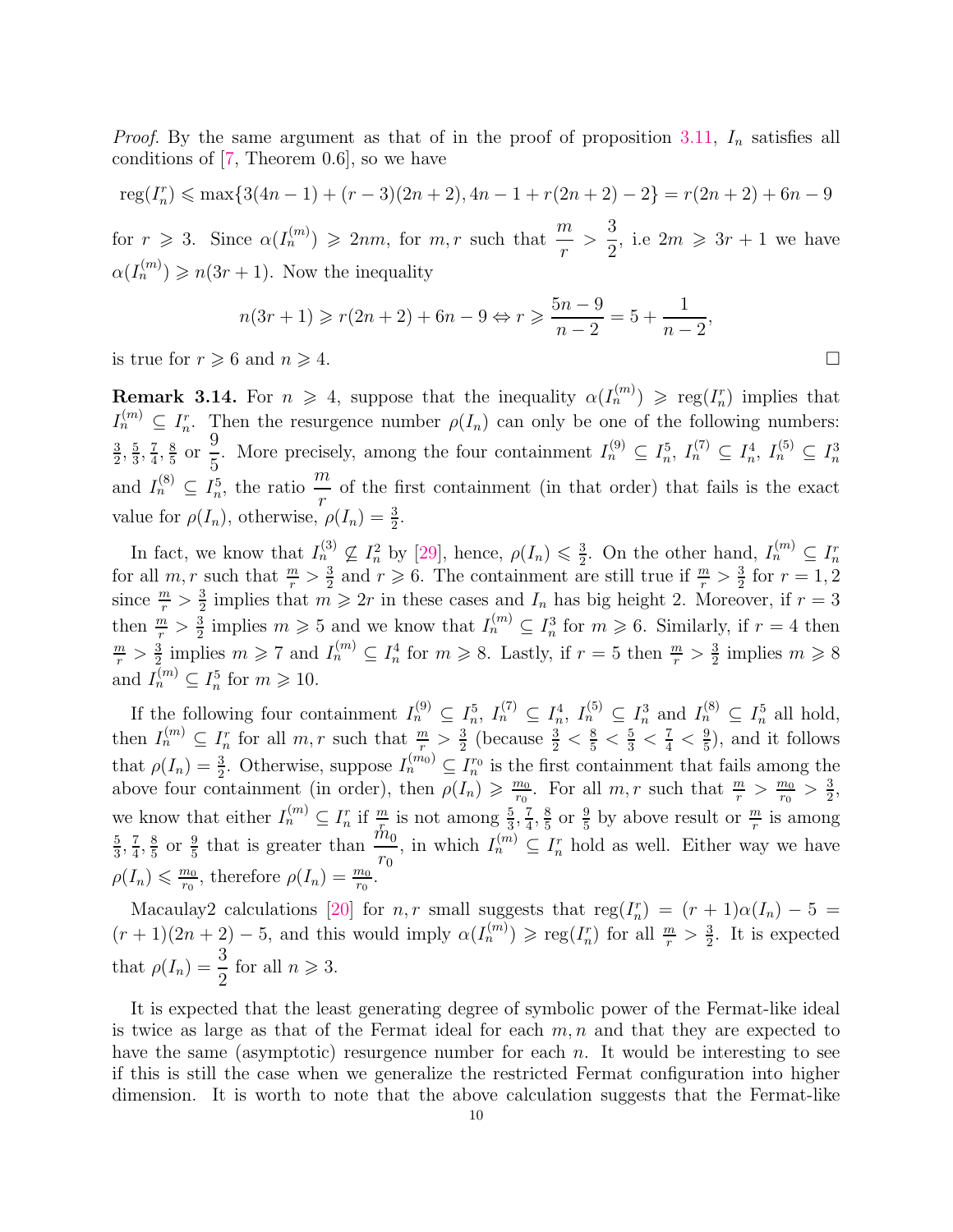<span id="page-10-0"></span>

| $\boldsymbol{n}$                        |     |                 |                       |    |                                 | $n \geqslant 5$                                                                    |               |
|-----------------------------------------|-----|-----------------|-----------------------|----|---------------------------------|------------------------------------------------------------------------------------|---------------|
| $\boldsymbol{m}$                        | 3k  | $3k+1$   $3k+2$ |                       | 15 | $\geqslant 3, \neq \parallel 2$ |                                                                                    | $\geqslant 3$ |
|                                         |     |                 |                       |    |                                 |                                                                                    |               |
| $\left\  \alpha(I_n^{(m)}) \right\ $ 16 | 18k |                 | $18k+8$ 18k + 16   20 | 42 | 4m                              |                                                                                    |               |
|                                         |     |                 |                       |    |                                 | $\left\ \geqslant\begin{array}{c} 4n+2, \\ \leqslant 4n+4 \end{array}\right \ 2nm$ |               |
| $\alpha(I_n)$                           |     |                 |                       |    |                                 | $\it n$                                                                            |               |

TABLE 1. Least degree of generators of symbolic powers of  $I_n$ 

ideals have expected resurgence. Table [1](#page-10-0) summarizes all numerical values for the initial degrees of symbolic powers of the ideals  $I_n$  that we have calculated in this section.

### 4. ARRANGEMENTS GIVEN BY THE GROUP  $A_3$

In this section, we will deal with ideal  $J = (yz(y - z), zx(z - x), xy(x - y))$ , which is the ideal of the singular locus of the arrangement of lines given by the group  $G(1, 1, 4) = A_3$ . In general, given a finite group  $G \subseteq GL_{n+1}(\mathbb{C})$  generated by pseudoreflections. By a pseudoreflection we mean a linear transformation that is not the identity and fixes a hyperplane pointwise and have finite order. We can regard the generators of  $G$  as a hyperplane arrangement where the hyperplanes are pointwise fixed by the elements of  $G$  that are pseudoreflections. It is shown in [\[9,](#page-16-11) Proposition 3.8] that the singular locus (the Jacobian ideal) of the arrangement of lines correspond to  $G(1, 1, 4) = A_3$  is given by J. We will see that its least degree of generators of symbolic powers, Waldschmidt constant, (asymptotic) resurgence number are the same as those of group  $D_3$ , see [\[31,](#page-17-3) Section 4].

Geometrically, J is the defining ideal of the singular locus of the line arrangement in  $\mathbb{P}^2$ that consists of 6 lines  $L_i$  whose equations are

$$
x = 0, y = 0, z = 0, x = y, y = z, z = x
$$

These 6 lines intersect at 7 points  $P_i$  which are  $[1:0:0], [0:1:0], [0:0:1], [1:1:1],$  $[0:1:1], [1:0:1]$  and  $[1:1:0]$  such that the first 4 points lie on 3 lines each and the rest lie on 2 lines each; and each line contains exactly 3 points.

Algebraically, we can write

$$
J = ((y-z)(y+z-x), (x-y)(x+y-z)) \cap (x, y) \cap (y, z) \cap (z, x)
$$

and

$$
J^{(m)} = ((y - z)(y + z - x), (x - y)(x + y - z))^m \cap (x, y)^m \cap (y, z)^m \cap (z, x)^m \quad \forall m
$$

Theorem 4.1. *For ideal* J *we have the following*

(1) 
$$
\hat{\alpha}(J) = \frac{5}{2}
$$
  
\n(2)  $\alpha(J^{(2k)}) = 5k$ , for all  $k \ge 2$ .  
\n(3)  $\alpha(J^{(2k+1)}) = 5k + 3$ , for all  $k \ge 0$ .  
\n(4)  $\alpha(J^{(2)}) = 6$ 

*Proof.* By [\[17,](#page-16-25) Theorem 2.3], we can check that  $\widehat{\alpha}(J) \geq$ 5 2 . 11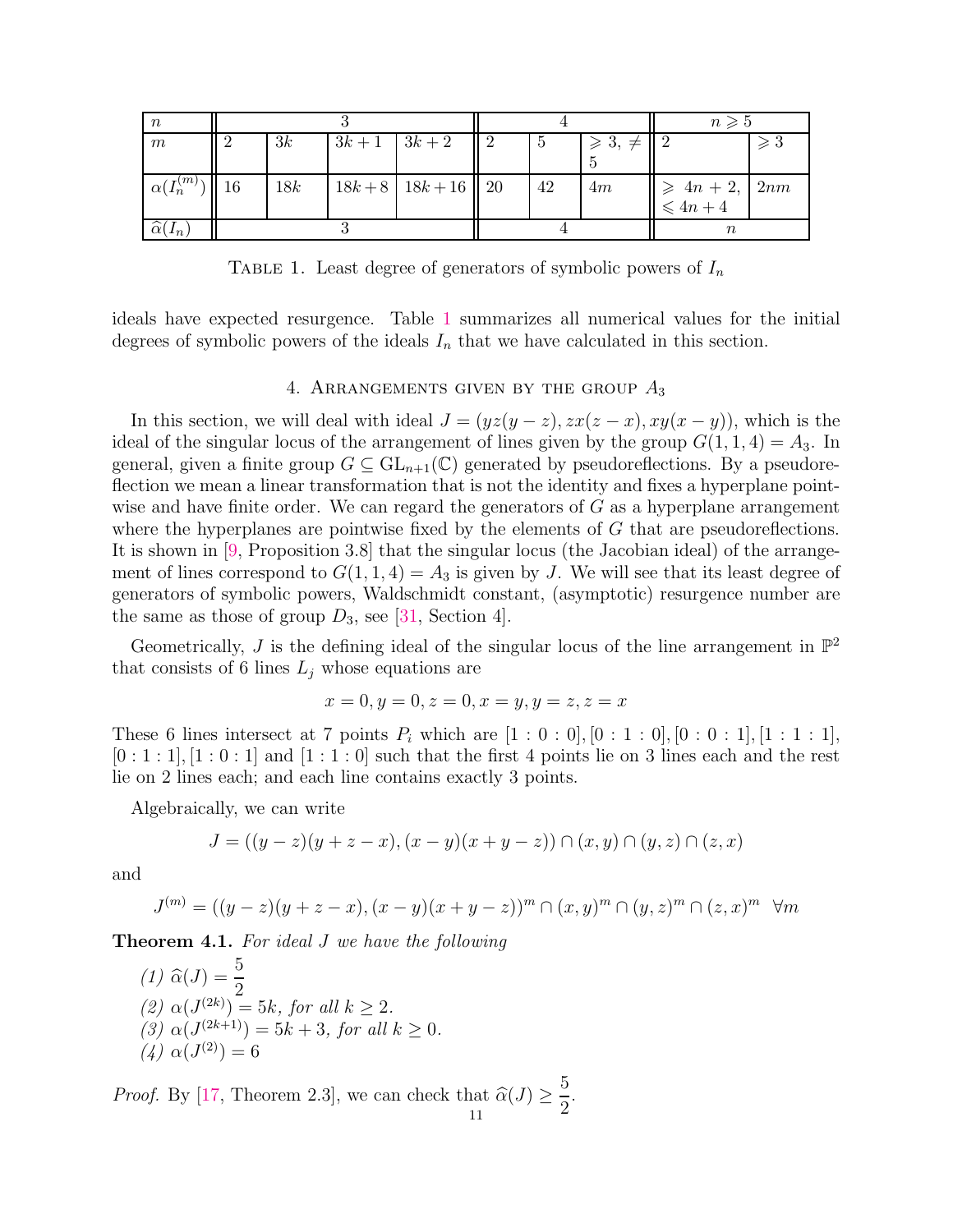

In particular, we have that  $\alpha(J^{(2k)}) \geq 5k$  and  $\alpha(J^{(2k+1)}) \geq 5k+3$ , for all  $k \geq 1$ . We will show the reverse by showing there exists some element with the desired degree in the symbolic powers.

Denote 
$$
K = ((y - z)(y + z - x), (x - y)(x + y - z))
$$
 and first notice that since  

$$
-(z - x)(z + x - y) = (y - z)(y + z - x) + (x - y)(x + y - z) \in K
$$

we have that

<span id="page-11-0"></span>(4.1) 
$$
2x(x - y)(z - x) = (z - x)(x - y)(x + y - z) + (x - y)(z - x)(z + x - y) \in K
$$
  
Similarly,  $y(y - z)(x - y), z(z - x)(y - z) \in K$ . It follows that  
(4.2)  $(y - z)(z - x)xyz^2 = (y - z)(z - x)xy[z^2 - (x - y)^2] + (y - z)(z - x)xy(x - y)^2 \in K^2$   
since

<span id="page-11-2"></span>
$$
(y-z)(z-x)xy[z^2-(x-y)^2] = xy(y-z)(y+z-x)(z-x)(z+x-y) \in K^2
$$

and by [4.1](#page-11-0)

<span id="page-11-1"></span>
$$
(y-z)(z-x)xy(x-y)^2 = x(x-y)(z-x)y(y-z)(x-y) \in K^2
$$

By [4.1](#page-11-0) we also have that

(4.3) 
$$
yz(y - z) = (y - z)z(y + z - x) - (y - z)z(z - x) \in K
$$

We have the following cases

(1) Case 1: when  $m = 4k$ . Consider the polynomial  $F = [(y - z)(z - x)xyz^2]^{k}(x - z)$  $(y)^{2k}(x+y-z)^{2k}$  that has degree 10k. By [4.3,](#page-11-1)  $[(y-z)(z-x)xyz^{2}]^{k} \in K^{2k}$  so  $F \in K^{4k}$ . On the other hand,  $[(y-z)yz^2]^k$  ∈  $(y, z)^{4k}$ ,  $[(z-x)xz^2]^k$  ∈  $(z, x)^{4k}$  and  $(xy)^{2k}(x-y)^{2k} \in (x,y)^{4k}$ . Thus

$$
F \in K^{4k} \cap (x, y)^{4k} \cap (y, z)^{4k} \cap (z, x)^{4k} = J^{(4k)}, \ \forall k \ge 1
$$

(2) Case 2: when  $m = 4k + 2$ . We first show that

$$
G = x^{2}y^{2}z^{2}(x - y)^{2}(y - z)^{2}(z - x)^{2}(x + y - z)(y + z - x)(z + x - y) \in J^{(6)}
$$
  
In fact,  $(x - y)(y - z)(z - x)(x + y - z)(y + z - x)(z + x - y) \in K^{3}$  and by 4.3

 $x^2y^2z^2(x-y)^2(y-z)^2(z-x)^2 \in K^3$ . It is also clear that  $G \in (x,y)^6 \cap (y,z)^6 \cap (z,x)^6$ .

The polynomial  $F = G[(y - z)(z - x)xyz^2]^k(x - y)^{2k}(x + y - z)^{2k}$  has degree  $10(k + 1) + 5$  and by case 1

$$
F \in J^{(6)}J^{(4k)} \subseteq J^{(4(k+1)+2)} \setminus \forall k \ge 0
$$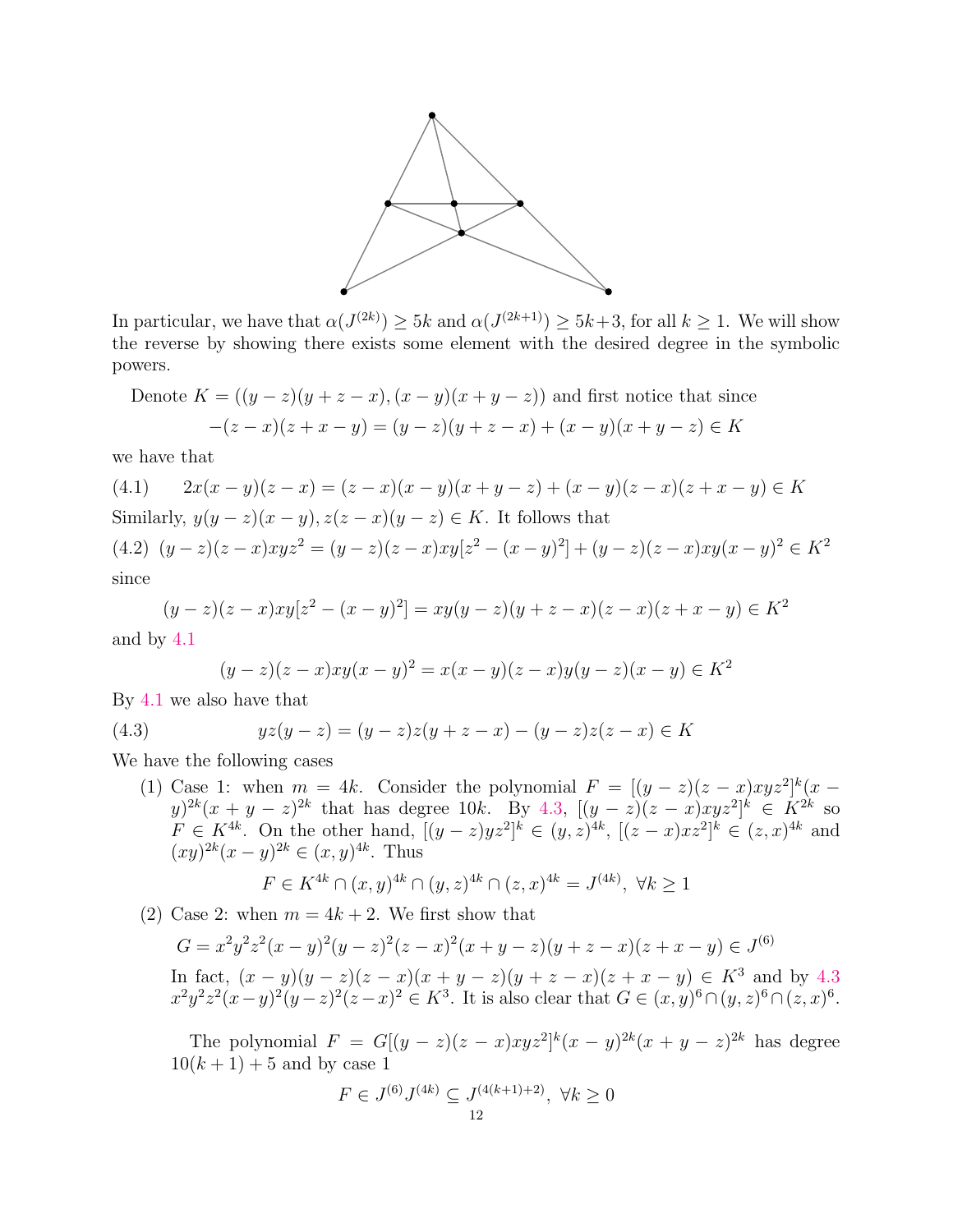- (3) Case 3: when  $m = 4k + 1$ .  $F = x^k y^{k+1} z^{2k+1} (y z)^{k+1} (z x)^k (x y)^{2k} (x + y z)^{2k}$ has degree  $10k+3$ . By  $4.2, x^k y^k z^{2k} (y-z)^k (z-x)^k \in K^{2k}$  $4.2, x^k y^k z^{2k} (y-z)^k (z-x)^k \in K^{2k}$ , by  $4.3, yz(y-z) \in K$  $4.3, yz(y-z) \in K$  so  $F \in K^{4k+1}$ . Similar to case 1,  $F \in \bigcap (x,y)^{4k+1} \cap (y,z)^{4k+1} \cap (z,x)^{4k+1}$  and hence,
- (4) Case 4: when  $m = 4k + 3$ .  $F = [(y z)(z x)xyz^2]^{k+1}(x y)^{2k+1}(x + y z)^{2k+1}$  has degree  $10k + 8$  and

 $F \in J^{(4k+1)}$ ,  $\forall k \geq 0$ 

$$
F \in K^{4k+3} \cap (x,y)^{4k+3} \cap (y,z)^{4k+3} \cap (z,x)^{4k+3} = J^{(4k+3)}, \ \forall k \ge 0
$$

Thus,  $\alpha(J^{(2k)}) \leq 5k$ , for all  $k \geq 2$  and  $\alpha(J^{(2k+1)}) \leq 5k+3$ , for all  $k \geq 0$ . It follows that statements (2) and (3) are true and by taking limit as k goes to  $\infty$ , (1) follows as well. Part (4) can be checked directly by Macaulay2 or by Bezout theorem argument as follows: We know that  $\alpha(J^{(2)}) \leq \alpha(J^2) = 6$ . Now suppose that  $\alpha(J^{(2)}) \leq 5$ . Then there is a divisor D of degree 5 vanishing to order at least 2 at every point  $P_i$ . Since the intersection of D and any line  $L_i$  consists of 3 points to order at least 2, we get a contradiction to Bezout theorem because  $\deg(D) \cdot \deg(L_i) = 5 < 2.3$ .

Example 4.2. It is worth to point out that the first immediate application of the above calculations is the verification of Chudnovsky's Conjecture and Demailly's Conjecture, although the general case is already known from [\[16\]](#page-16-12). Ideal J verifies:

(1) Chudnovsky's Conjecture  $\widehat{\alpha}(J) \geq$  $\alpha(J)+1$ 2 . (2) Demailly's Conjecture  $\widehat{\alpha}(J) \geq$  $\alpha(J^{(m)})+1$  $m+1$ for all  $m$ .

Theorem 4.3. *The resurgence number and asymptotic resurgence number are:*

$$
\rho(J) = \widehat{\rho}(J) = \frac{6}{5}
$$

*Proof.* Since J has the same minimal degrees of generators of symbolic powers and same free resolutions of all its ordinary powers as those of the ideal of configuration of  $D_3$ , the proof is identical to that of ideal of configuration of  $D_3$  [\[31,](#page-17-3) Proposition 4.2].

The above result gives us another example for ideals have expected resurgence. The following corollaries and remark also follow from the fact that ideal of configuration  $A_3$  and  $D_3$  share the same minimal degrees of generators of all symbolic powers, see [\[31,](#page-17-3) Section 4].

Corollary 4.4. *Ideal* J *verifies Harbourne-Huneke containment*

$$
(1) \ J^{(2r)} \subseteq \mathfrak{m}^r J^r, \quad \forall r.
$$
  

$$
(2) \ J^{(2r-1)} \subseteq \mathfrak{m}^{r-1} J^r, \quad \forall r \ge 1.
$$

**Remark 4.5.** The above corollary gives a proof for the case  $A_3$  in [\[9,](#page-16-11) Proposition 6.3].

In [\[1,](#page-15-1) Example 3.7], we showed the stronger containment (which implies both Harbourne-Huneke) containment

$$
J^{(2r-2)}\subseteq \mathfrak{m}^rJ^r
$$

for  $r = 5$  (by Macaulay2) and thus, the same containment holds for all  $r \gg 0$  by our method. In particular, from the proof of [\[1,](#page-15-1) Theorem 3.1], the containment hold for  $r \geq 10^2 = 100$ . Here we see that the containment hold for all  $r \geq 5$ .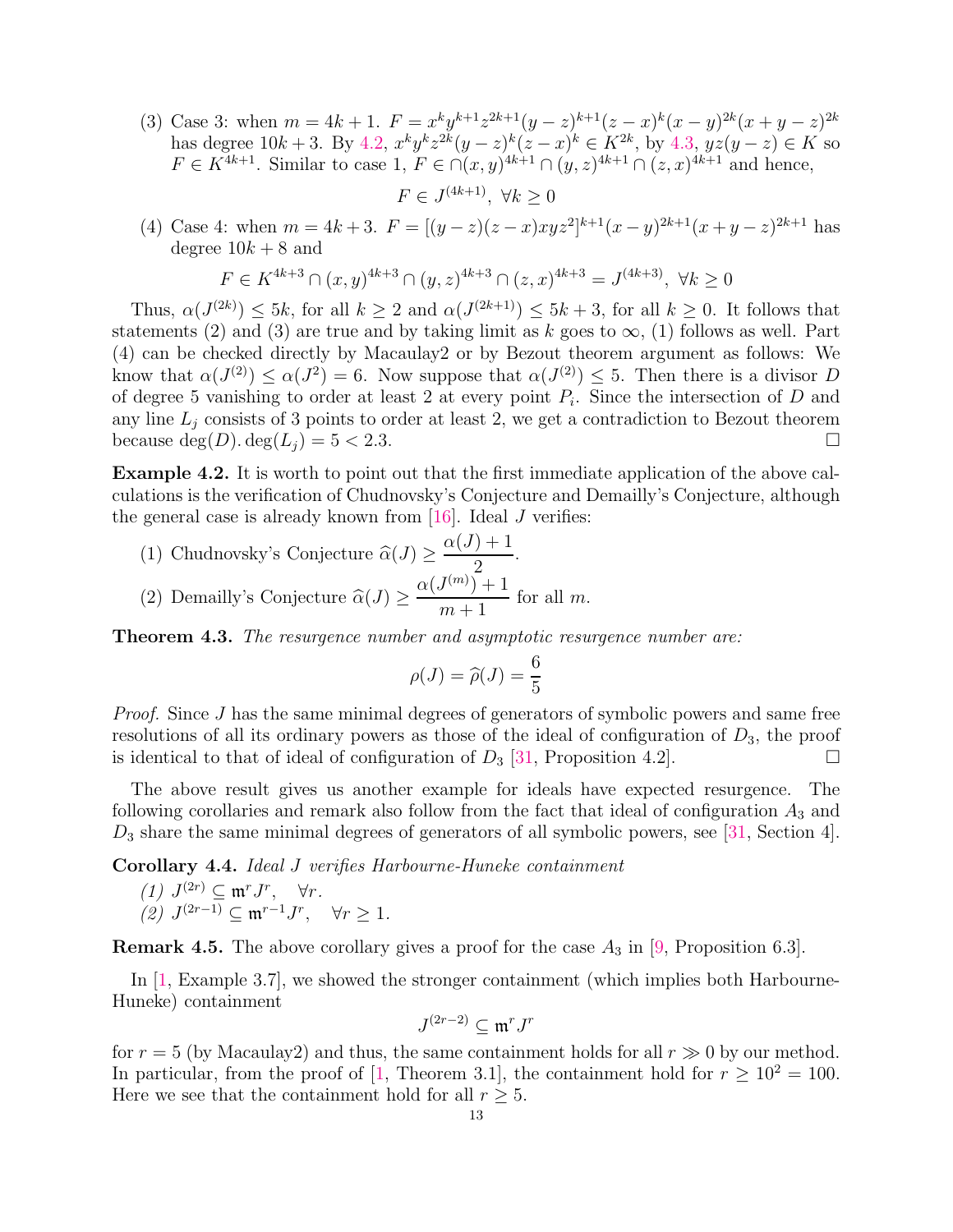**Corollary 4.6.** For every  $n \geq 3$ , Fermat configuration ideal verifies the following contain*ment*

$$
J^{(2r-2)}\subseteq \mathfrak{m}^r J^r, \quad \forall r\geq 5
$$

**Remark 4.7.** For  $r \leq 4$ , the above containment fail with the same reason to that of [\[31,](#page-17-3) Remark 4.6].

<span id="page-13-0"></span>Table [2](#page-13-0) summarizes all numerical values including the initial degrees of symbolic powers as well as the asymptotic resurgence and resurgence numbers of ideal J that we have calculated in this section.

| m                            |  | $2k$ $2k+1$ |  |
|------------------------------|--|-------------|--|
| $\alpha(J^{(\overline{m})})$ |  | $5k$ $5k+3$ |  |
| $\widehat{\alpha}(J)$        |  |             |  |
| $= \widehat{\rho}(J)$        |  | 5           |  |

Table 2. Least degree of generators and other invariants related to symbolic powers of J

The table provide a complete answer to the question in the theory of Hermite interpolation, that is to determine the least degree of a homogeneous polynomial that vanishes to order  $m$ at the 7 points of the given configuration in  $\mathbb{P}^2$ .

We end this section by calculating the invariant  $\beta(J^{(m)})$ . As introduced first in [\[24,](#page-16-10) Definition 2.2] for homogeneous ideals and later considered for ideal I of a finite set of (fat) points in [\[25\]](#page-16-1),  $\beta(I)$  is set to be the smallest integer t such that  $I_t$  contains a regular sequence of length two, or equivalently, is the least degree  $t$  such that the zero locus of  $I_t$  is 0-dimensional. It is known that for ideals of fat points,  $\beta(I) \leq \omega(I)$  [\[31,](#page-17-3) Proposition 3.9]. By the same argument to that of [\[31,](#page-17-3) Proposition 4.9] we have the following

**Proposition 4.8.** *For all*  $m \geq 1$ ,  $\beta(J^{(m)}) = 3m$  *and*  $\omega(J^{(m)}) \geq 3m$ *.* 

*Proof.* The proof is identical to that of [\[31,](#page-17-3) Proposition 4.9] since  $J<sup>m</sup>$  is generated in degree 3m and each line in this configuration also passed through exactly 3 points in the configu- $\Box$ 

**Remark 4.9.** Similar to the Fermat ideals, it is suggested by Macaulay2 that  $\omega(J^{(m)}) = 3m$ .

### 5. An Additional Example

Consider ideal  $J_2 = (yz(y^2 - z^2), zx(z^2 - x^2), xy(x^2 - y^2))$ . Geometrically, J is the defining ideal of the singular locus of the line arrangement in  $\mathbb{P}^2$  corresponds to the group  $G(2,1,3) =$  $B_3$ , [\[9,](#page-16-11) Proposition 3.10]. This arrangement consists of 9 lines  $L_j$  whose equations are

$$
x = 0, y = 0, z = 0, x = \pm y, y = \pm z, z = \pm x
$$

These 9 lines intersect at 13 points  $P_i$  which are  $[1:0:0], [0:1:0], [0:0:1], [1:1:1],$  $[-1:1:1], [1:-1:1], [1:1:-1], [0:1:1], [1:0:1], [1:1:0], [0:1:-1], [-1:0:1]$  and  $[1:-1:0]$  such that the first 3 points lie on 4 lines each, the next 4 points lie on 3 lines each and the rest lie on 2 lines each; and each line contains exactly 4 points.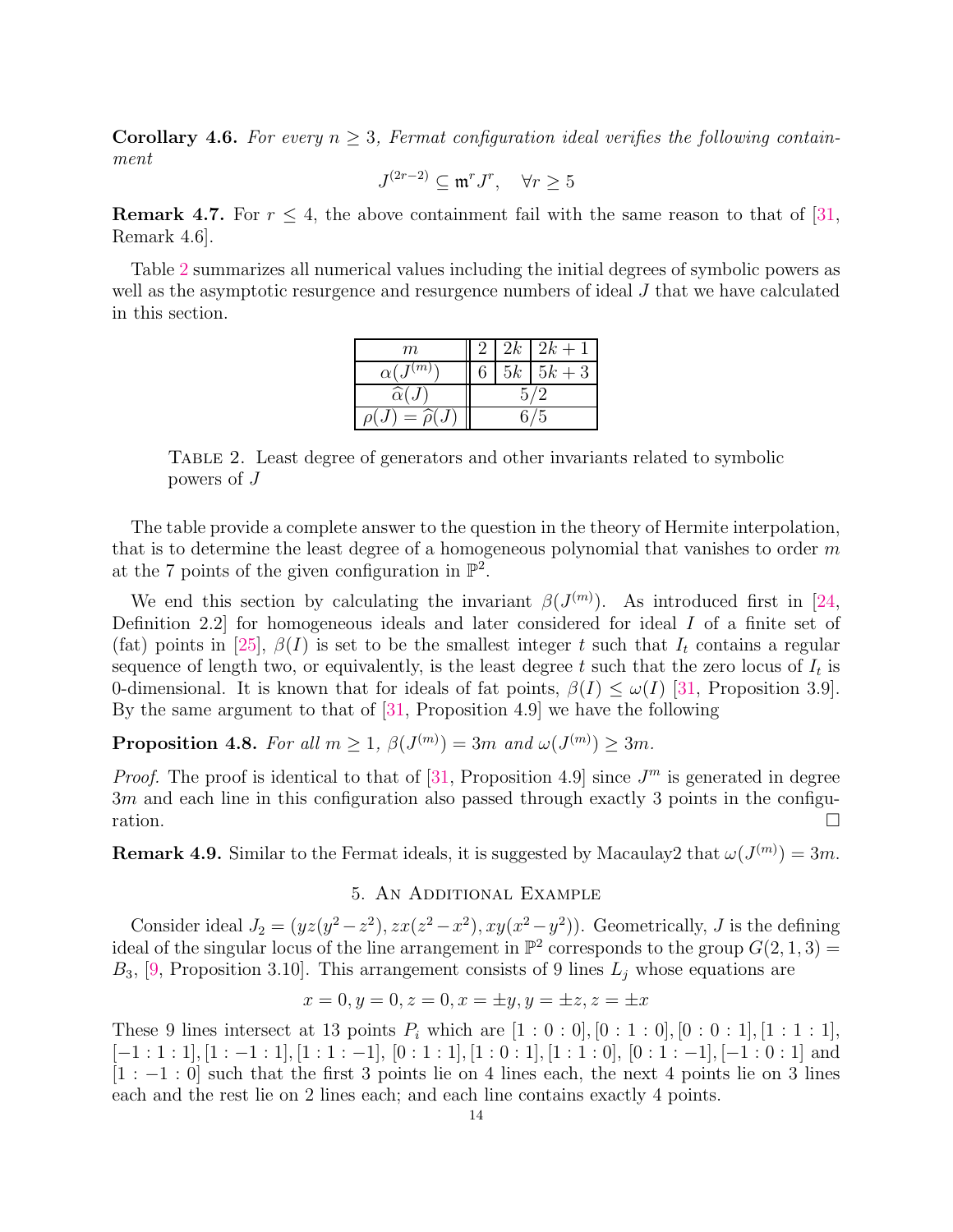Algebraically, we can write

 $J_2 = K_1 \cap K_2 \cap K_3 \cap K \cap (x, y) \cap (y, z) \cap (z, x)$ 

where  $K_1 = (x, y^2 - z^2), K_2 = (y, z^2 - x^2), K_3 = (z, x^2 - y^2)$  and  $K = (x^2 - y^2, y^2 - z^2)$ , or we can write

 $J_2 = K'_1 \cap K'_2 \cap K \cap (x, y) \cap (y, z) \cap (z, x)$ where  $K'_1 = ((y - z)(y + z - x), (x - y)(x + y - z)), K'_2 = (x + y + z, yz(y + z)),$  then for all  $\overline{m}$ 

$$
J_2^{(m)} = K_1^m \cap K_2^m \cap K_3^m \cap K^m \cap (x, y)^m \cap (y, z)^m \cap (z, x)^m
$$
  
=  $K_1^{'m} \cap K_2^{'m} \cap K^m \cap (x, y)^m \cap (y, z)^m \cap (z, x)^m$ 

Note that  $K \cap (x, y) \cap (y, z) \cap (z, x)$  is the Fermat ideal with  $n = 2$ , so we immediately have that  $\widehat{\alpha}(J_2) \geq$ 5 2 . Moreover, computations with Macaulay 2 show that  $\alpha(J_2^{(6)})$  $2^{(0)}$  = 21, hence,  $\widehat{\alpha}(J_2) \leq$ 7  $\frac{7}{2}$ . It seems that  $\widehat{\alpha}(J_2)$  would be  $\frac{7}{2}$ but the  $\alpha(J_2^{(m)}$  $2^{(m)}$  are tricky to deal with. On the other hand,  $\alpha(J_2^{(3)}$  $Z_2^{(3)}$  = 12, by [\[16\]](#page-16-12), since  $J_2$  satisfies Demailly's Conjecture, we have:

$$
\widehat{\alpha}(J_2) \ge \frac{\alpha(J_2^{(3)}) + 1}{3 + 1} = \frac{13}{4}
$$

Since reg $(J_2) = 6$ , by [\[23,](#page-16-7) Theorem 1.2] we have:

$$
\frac{8}{7} \le \frac{\alpha(J_2)}{\widehat{\alpha}(J_2)} \le \widehat{\rho}(J_2) \le \rho(J_2) \le \frac{\text{reg}(J_2)}{\widehat{\alpha}(J_2)} \le \frac{24}{13}
$$

In particular,  $J_2$  has expected resurgence. Further computations by Macaulay2 show that,  $J_{2}^{\left( 7\right) }$  $J_2^{(7)} \not\subset J_2^6$ , thus,  $\frac{7}{6}$  $\frac{7}{6} \leq \rho(J_2)$ . It is interesting to know if  $\rho(J_2) = \frac{7}{6}$ .

More general, for  $n \geq 1$ , consider the ideal  $J_n = (yz(y^n - z^n), zx(z^n - x^n), xy(x^n - y^n))$ which will capture  $J_2$  and  $J = J_1$ . Geometrically,  $J_n$  corresponds to the configuration of  $3n+3$  lines that consists of all 3n lines in Fermat configuration and 3 lines  $x = 0, y = 0, z = 0;$ and  $n^2 + 3n + 3$  intersection points. In particular, each line passes through  $n + 2$  points. Similar to  $J_2$ , note that  $J_n$  is a subset of the Fermat ideals for  $n \geq 2$ , thus  $\widehat{\alpha}(J_n) \geq n$  for  $n \geq 3$ .

**Remark 5.1.** Only by looking at the above lower bound, we easily see that  $J_n$  verifies Chudnovsky's Conjecture  $\widehat{\alpha}(J_n) \geq$  $\alpha(J_n)+1$ 2 for all *n*. In fact, the case  $n = 1$  was verified in previous sections and  $n = 2$  follows from  $\widehat{\alpha}(J_2) \ge$ 5  $\frac{3}{2}$ . When  $n \geq 3$ ,  $\widehat{\alpha}(J_n) \geq n \geq$  $n + 2 + 1$ 2 .

On the other hand, by [\[30,](#page-17-1) Theorem 2.5], since  $J_n$  is a strict almost complete intersection ideal with minimal generators of degree  $n + 2$  and its module sygyzies is generated in degree 1 and  $n + 1$ , the minimal free resolution of  $J_n^r$  is:

$$
0 \to R(-(n+2)(r+1))^{r \choose 2} \stackrel{\psi}{\to} \frac{R(-(n+2)r-1)^{r+1 \choose 2}}{R(-(n+2)r - (n+1))^{r+1 \choose 2}} \stackrel{\varphi}{\to} R(-(n+2)r)^{r+2 \choose 2} \to J_n^r \to 0
$$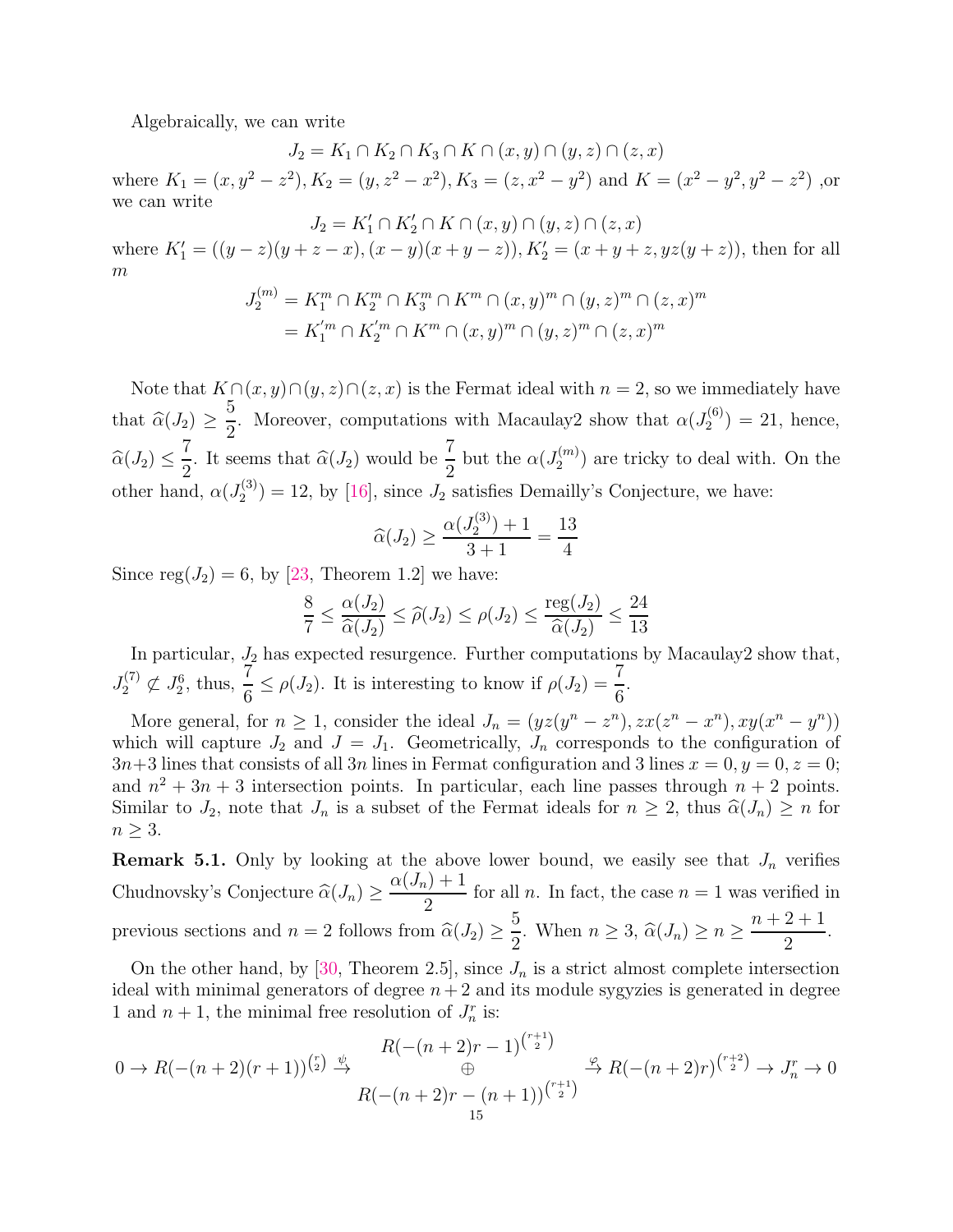for any  $r \geq 2$ , in particular,  $reg(J_n^r) = (n+2)r + n$  for all  $r \geq 2$ . It would be interesting to know if we can determine  $\alpha(J_n^{(m)})$  and use them with the knowledge of reg $(J_n^r)$  to verify Demailly's Conjecture as well as Harbourne-Huneke Containment, stable Harbourne Containment as we did for Fermat ideals and Fermat-like ideals.

Back to ideal  $J_2$ , the following proposition (part (2)) gives a proof for the case  $B_3$  in [\[9,](#page-16-11) Proposition 6.3].

Proposition 5.2. *Ideal*  $J_2$  *verifies Harbourne-Huneke containment* 

- $(1)$   $J_2^{(2r)} \subseteq \mathfrak{m}^r J_2^r$ ,  $\forall r$ .
- $(2) J_2^{(2r-1)} ⊆ m^{r-1}J_2^r$ , ∀r ≥ 3*.*

*Proof.* (1) For all  $r, J_2^{(2r)} \subseteq J_2^r$ , hence, the containment follows since for all  $r$ , we have

$$
\alpha(J_2^{(2r)}) \ge \frac{13r}{2} \ge r + 4r = r + \omega(J_2^r)
$$

(2) First, the containment  $J_2^{(2r-1)} \subseteq J_2^r$  for  $r \geq 3$  follows from the inequality

$$
\alpha(J_2^{(2r-1)}) \ge \frac{13}{4}(2r-1) \ge 4r+2 = \text{reg}(J_2^r)
$$

for all  $r \geq 3$ . Thus,  $J_2^{(2r-1)} \subseteq \mathfrak{m}^{r-1} J_2^r$  for  $r \geq 3$  follows from:  $\alpha(J_2^{(2r-1)}$  $\binom{(2r-1)}{2}$   $\geq$ 13 4  $(2r - 1) \ge r - 1 + 4r = r + \omega(J_2^r)$ 

for all  $r \geq 2$ .

**Remark 5.3.** Macaulay2 shows that for  $r = 2$ ,  $\alpha(J_2^{(3)}) = 12$ , hence,  $\alpha(J_2^{(3)}) \ge 4.2 + 2 =$ 2  $-12$ , hence,  $\alpha_2$ reg( $J_2^2$ ). Therefore,  $J_2^{(2r-1)} \subseteq J_2^r$  for  $r \geq 2$  and since  $\alpha(J_2^{(2r-1)})$  $\left(\begin{matrix}2r-1\\2\end{matrix}\right) \geq r + \omega(J_2^r)$  for all  $r \geq 2$ ,  $J_2^{(2r-1)} \subseteq \mathfrak{m}^{r-1} J_2^r$ , for  $r \geq 2$ . The case  $r = 1$  is obvious. Thus,  $J_2^{(2r-1)} \subseteq \mathfrak{m}^{r-1} J_2^r$ , for  $r \geq 1$ .

We end this section with the follow up to the discussion about the invariants  $\beta$  and  $\omega$  for Fermat ideals in [\[31\]](#page-17-3) and  $J = J_1$  in the previous section.

Proposition 5.4. *For all*  $n \geq 1$  *and*  $m \geq 1$ ,  $\beta(J_n^{(m)}) = m(n+2)$  *and*  $\omega(J_n^{(m)}) \geq m(n+2)$ *.* 

*Proof.* The proof is the same to that of [\[31,](#page-17-3) Proposition 3.10] with notice that  $J_n^m$  is generated in degree  $m(n + 2)$  and each line in this configuration passed through exactly  $n + 2$  points in the configuration.  $\Box$ 

**Remark 5.5.** It is also suggested by Macaulay2 [\[20\]](#page-16-2) that  $\omega(J_n^{(m)}) = m(n+2)$  as in the case of Fermat ideals. It is interesting to know if  $\omega(I^{(m)}) = \beta(I^{(m)})$  hold for what radical ideal of points I in general.

### **REFERENCES**

- <span id="page-15-1"></span>[1] Bisui, S., Grifo, E., Hà, H. T., and Nguyễn, T. T. (2022). Chudnovsky's conjecture and the stable Harbourne-Huneke containment. *Trans. Amer. Math. Soc. Ser. B*, 9, 371-394, DOI: 10.1090/btran/103
- <span id="page-15-0"></span>[2] Bisui, S., Grifo, E., Hà, H. T., and Nguyễn, T. T. (2022). Demailly's conjecture and the containment problem. *J. Pure Appl. Algebra*, 226(4):106863.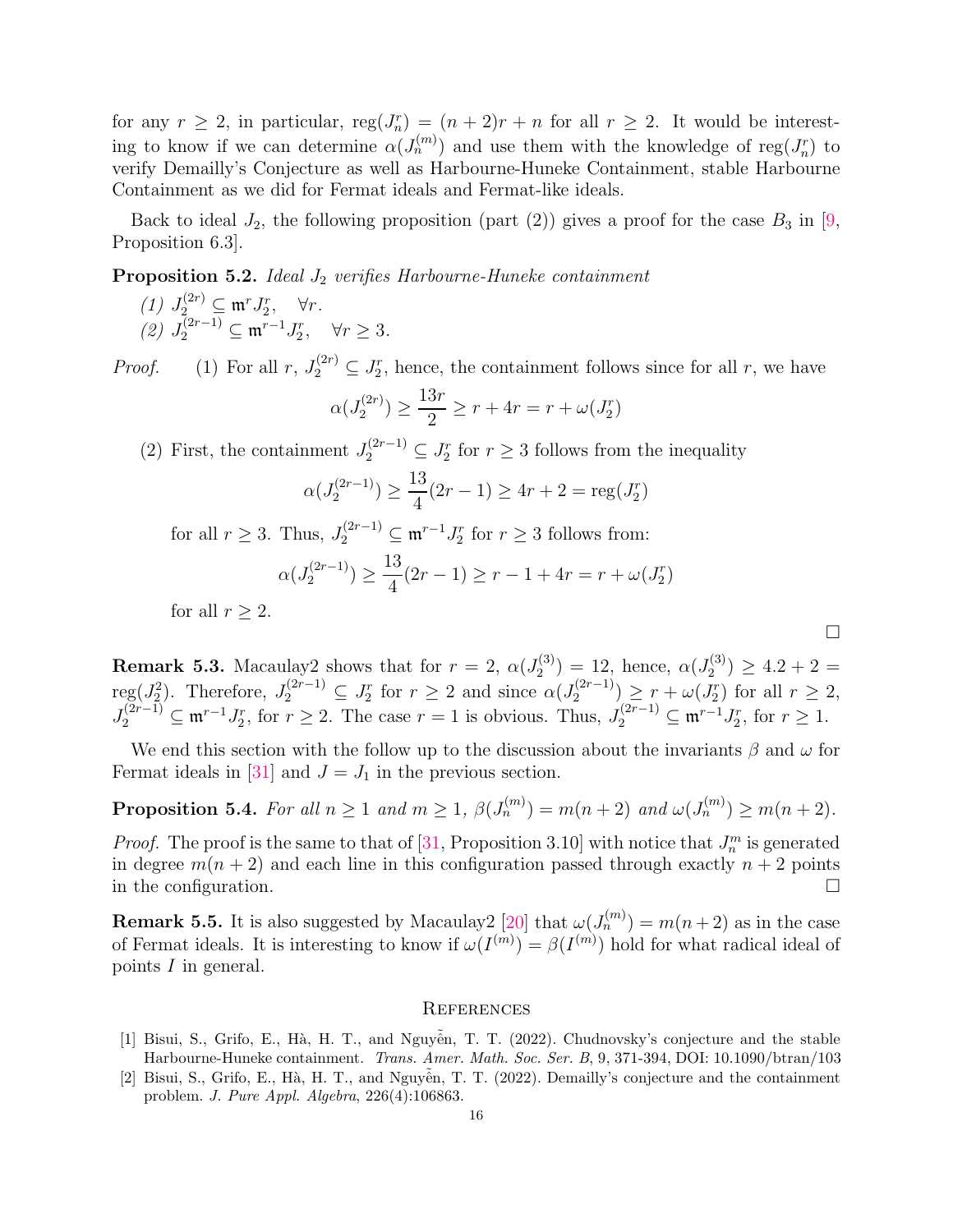- <span id="page-16-17"></span><span id="page-16-6"></span>[3] Bisui, S. and Nguyễn, T. T. (2021). Chudnovsky's Conjecture and The Stable Containment for Small Numbers of General Points *arXiv.org:2112.15260*.
- [4] Bocci, C. and Harbourne, B. (2010). Comparing powers and symbolic powers of ideals. *J. Algebraic Geom.*, 19(3):399–417.
- <span id="page-16-22"></span>[5] Carlini, E., Hà, H. T., Harbourne, B., and Van Tuyl, A. (2020). Ideals of powers and powers of ideals: Intersecting Algebra, Geometry and Combinatorics, volume 27 of *Lecture Notes of the Unione Matematica Italiana*. Springer International Publishing.
- <span id="page-16-24"></span><span id="page-16-21"></span>[6] Chang, Y.-L. and Jow, S.-Y. (2020). Demailly's conjecture on Waldschmidt constantsfor sufficiently many very general points in  $\mathbb{P}^n$ . *J. Number Theory*, 207:138-144.
- <span id="page-16-19"></span>[7] Chardin, M. (2007). On the behavior of Castelnuovo-Mumford regularity with respect to some functors. *arXiv:0706.2731*.
- <span id="page-16-11"></span>[8] Demailly, J.-P. (1982). Formules de jensen en plusieurs variables et applications arithmetiques. *Bull. Soc. Math. France,* 110(1):75–102.
- [9] Drabkin, B. and Seceleanu, A. (2021). Singular loci of reflection arrangements and the containment problem. *Math. Z.*, 299(1-2):867–895.
- <span id="page-16-14"></span>[10] Dumnicki, M. (2015). Containments of symbolic powers of ideals of generic points in P 3 . *Proc. Amer. Math. Soc.*, 143(2):513–530.
- <span id="page-16-18"></span>[11] Dumnicki, M., Fashami, M. Z., Szpond, J., and Tutaj-Gasińska, H. (2019). Lower bounds for Waldschmidt constants of generic lines in  $\mathbb{P}^3$  and a Chudnovsky-type theorem. *Mediterr. J. Math.*,16(53).
- <span id="page-16-0"></span>[12] Dumnicki, M., Szemberg, T., and Tutaj-Gasińska, H. (2013). Counterexamples to the  $I^{(3)} \subseteq I^2$  containment. *J. Algebra*, 393:24–29.
- <span id="page-16-15"></span>[13] Dumnicki, M. and Tutaj-Gasińska, H. (2017). A containment result in  $\mathbb{P}^n$  and the Chudnovsky conjecture. *Proc. Amer. Math. Soc.*, 145(9):3689–3694.
- <span id="page-16-3"></span>[14] Ein, L., Lazarsfeld, R., and Smith, K. E. (2001). Uniform bounds and symbolic powers on smooth varieties. *Invent. Math.,* 144 (2):241–25.
- <span id="page-16-23"></span>[15] Eisenbud, D. (1995). Commutative algebra with a view toward algebraic geometry, volume 150 of *Graduate Texts in Mathematics*. Springer-Verlag, New York.
- <span id="page-16-12"></span>[16] Esnault, H. and Viehweg, E. (1983). Sur une minoration du degré d'hypersurfaces s'annulant en certains points. *Math. Ann.,* 263(1):75–86.
- <span id="page-16-25"></span>[17] Farnik, L., Gwoździewicz, J., Hejmej, B., Lampa-Baczyńska, M., Malara, G., and Szpond, J. (2017). Initial sequences and Waldschmidt constants of planar point configurations. *Int. J.Algebra Comput.,* 27  $(06):717-729.$
- <span id="page-16-16"></span>[18] Fouli, L., Mantero, P., and Xie, Y. (2018). Chudnovsky's conjecture for very general points in  $\mathbb{P}_k^n$ . J. *Algebra,* 498:211–227.
- <span id="page-16-13"></span><span id="page-16-2"></span>[19] Geramita, A. V., Harbourne, B., and Migliore, J. (2013). Star configurations in  $\mathbb{P}^n$ . *J. Algebra*, 376:279–299.
- <span id="page-16-8"></span>[20] Grayson, D. R. and Stillman, M. E. *Macaulay2, a software system for research in algebraic geometry.*
- [21] Grifo, E. (2020). A stable version of Harbourne's Conjecture and the containment problem for space monomial curves. *J. Pure Appl. Algebra*, 224(12):106435.
- <span id="page-16-9"></span>[22] Grifo, E., Huneke, C., and Mukundan, V. (2020). Expected resurgences and symbolic powers of ideals. *J. Lond. Math. Soc.*, 102(2):453–469.
- <span id="page-16-7"></span>[23] Guardo, E., Harbourne, B., and Van Tuyl, A. (2013). Asymptotic resurgences for ideals of positive dimensional subschemes of projective space. *Adv. Math.*, 246:114–127.
- <span id="page-16-10"></span><span id="page-16-1"></span>[24] Harbourne, B. and Huneke, C. (2013). Are symbolic powers highly evolved? *J. Ramanujan Math. Soc.*, 28A:247–266.
- [25] Harbourne, B. and Seceleanu, A. (2015). Containment counterexamples for ideals of various configurations of points in  $\mathbb{P}^N$ . *J. Pure Appl. Algebra,* 219(4):1062-1072.
- <span id="page-16-4"></span>[26] Hochster, M. and Huneke, C. (2002). Comparison of symbolic and ordinary powers of ideals. *Invent. Math.*, 147.
- <span id="page-16-5"></span>[27] Ma, L. and Schwede, K. (2018). Perfectoid multiplier/test ideals in regular rings and bounds on symbolic powers. *Invent. Math.,* 214:913 – 955.
- <span id="page-16-20"></span>[28] Malara, G., Szemberg, T., and Szpond, J. (2018). On a conjecture of Demailly and new bounds on Waldschmidt constants in  $\mathbb{P}^N$ . *J. Number Theory*, 189:211-219.